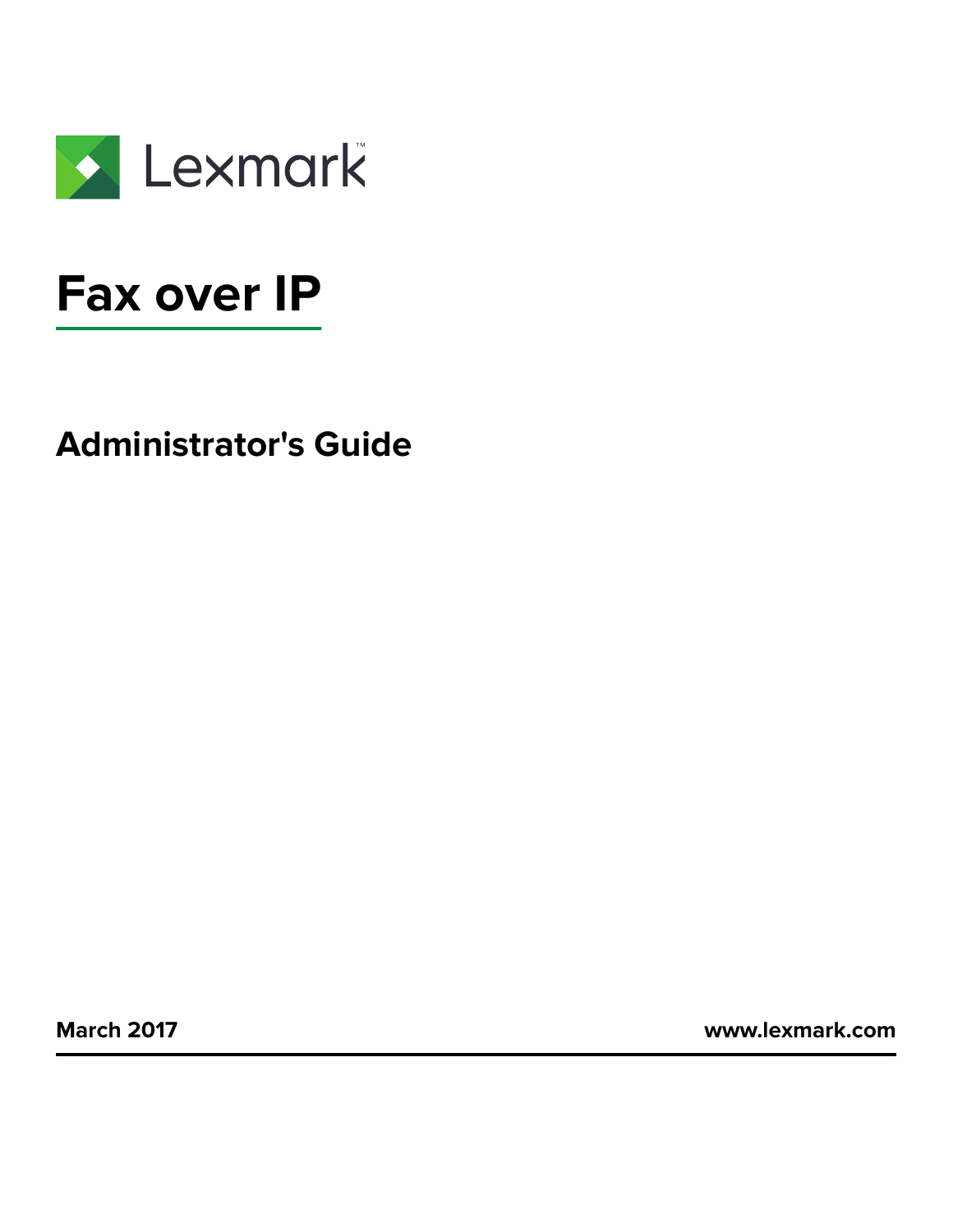# **Contents**

| Understanding settings, variables, and compatibility with                             |  |
|---------------------------------------------------------------------------------------|--|
|                                                                                       |  |
|                                                                                       |  |
| Understanding substitution variables for configuring VoIP, SIP, and H.323 settings 15 |  |
|                                                                                       |  |
|                                                                                       |  |
|                                                                                       |  |
|                                                                                       |  |
|                                                                                       |  |
|                                                                                       |  |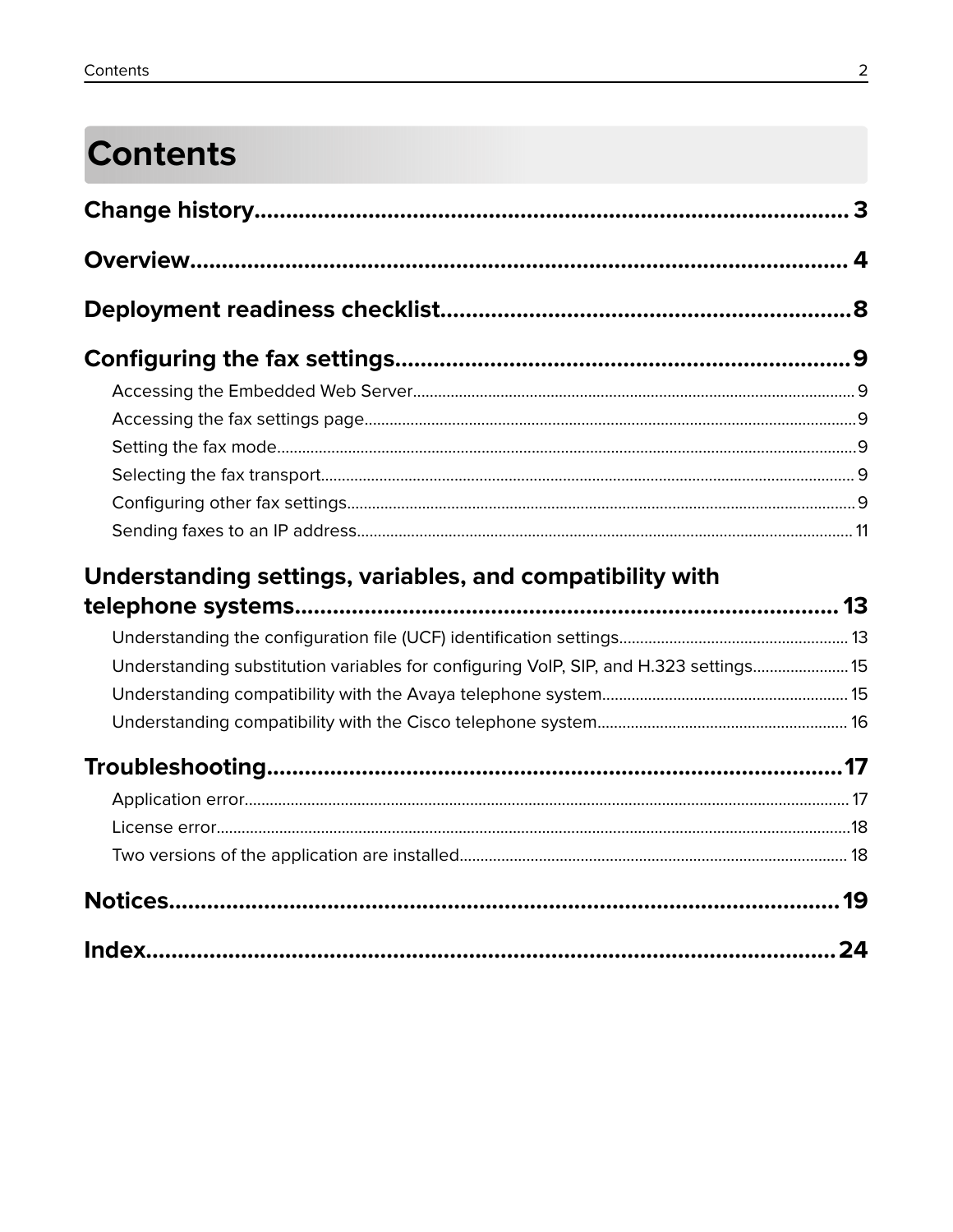# <span id="page-2-0"></span>**Change history**

### **March 2017**

- **•** Added information on the following:
	- **–** Network connection overview
	- **–** Fax system architecture
	- **–** Reliability of the application

### **January 2016**

**•** Added support for multifunction products with a tablet-like touch‑screen display.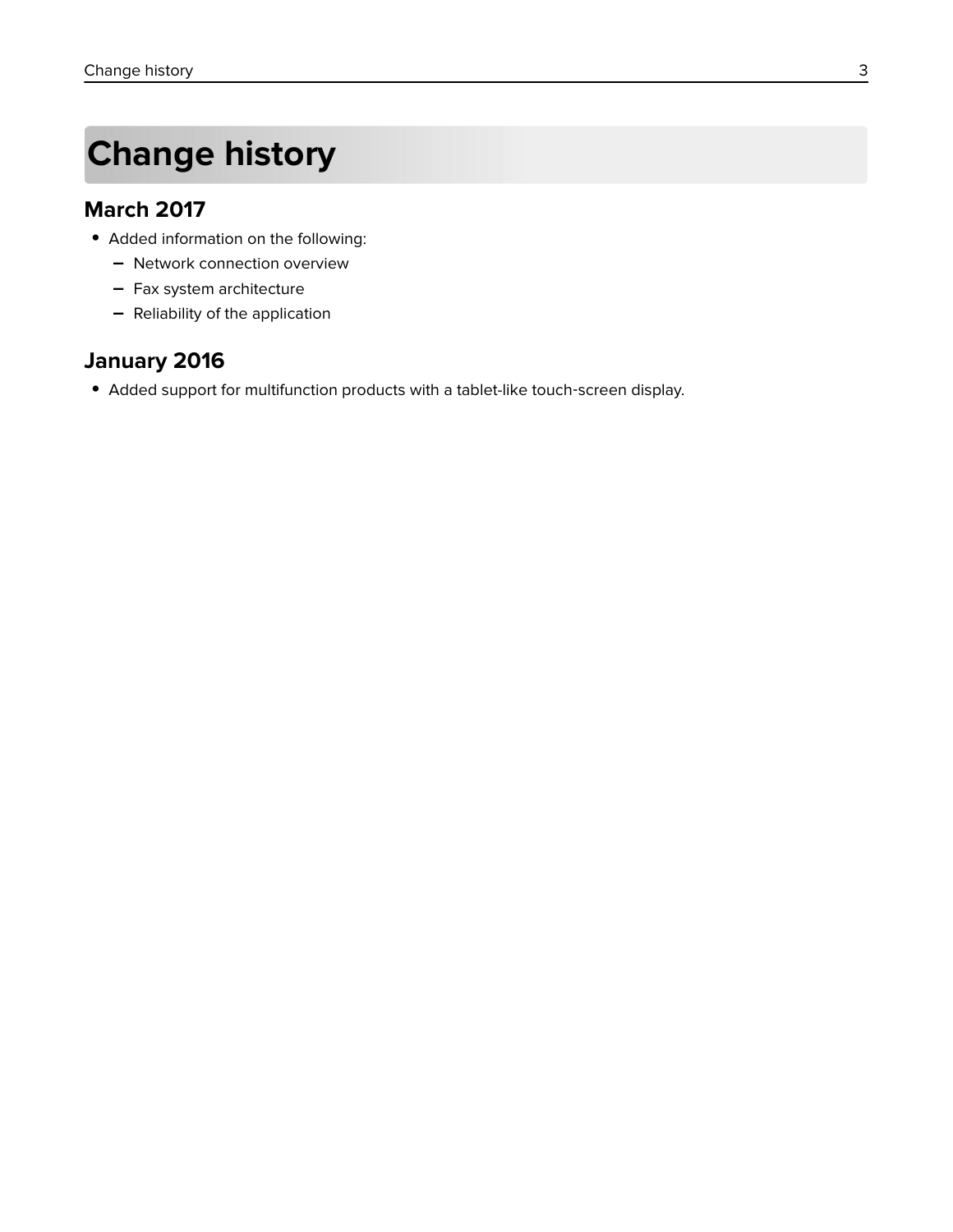# <span id="page-3-0"></span>**Overview**

Use the application to send and receive faxes through an Internet connection without using modems, analog phone lines, or analog telephone adapters (ATA).

The application does not have a configuration page. To configure T.38 protocol settings, go to the printer fax settings in the Embedded Web Server. These settings depend on how the IP private branch exchange (PBX) is set up and configured. Configuring the printer firmware settings does not change how documents are faxed, except that sending and receiving faxes are done through a single network connection. For more information, see ["Configuring the fax settings" on page 9](#page-8-0).

#### **Notes:**

- **•** Before installing a new version of the application, uninstall the previous version.
- For a fast and reliable performance in a Voice over IP (VoIP) environment, combine real-time T.38 protocol with Session Initial Protocol (SIP) or H.323 protocol.

This document provides instructions on how to configure and troubleshoot the application.

You may need administrative rights to configure the application.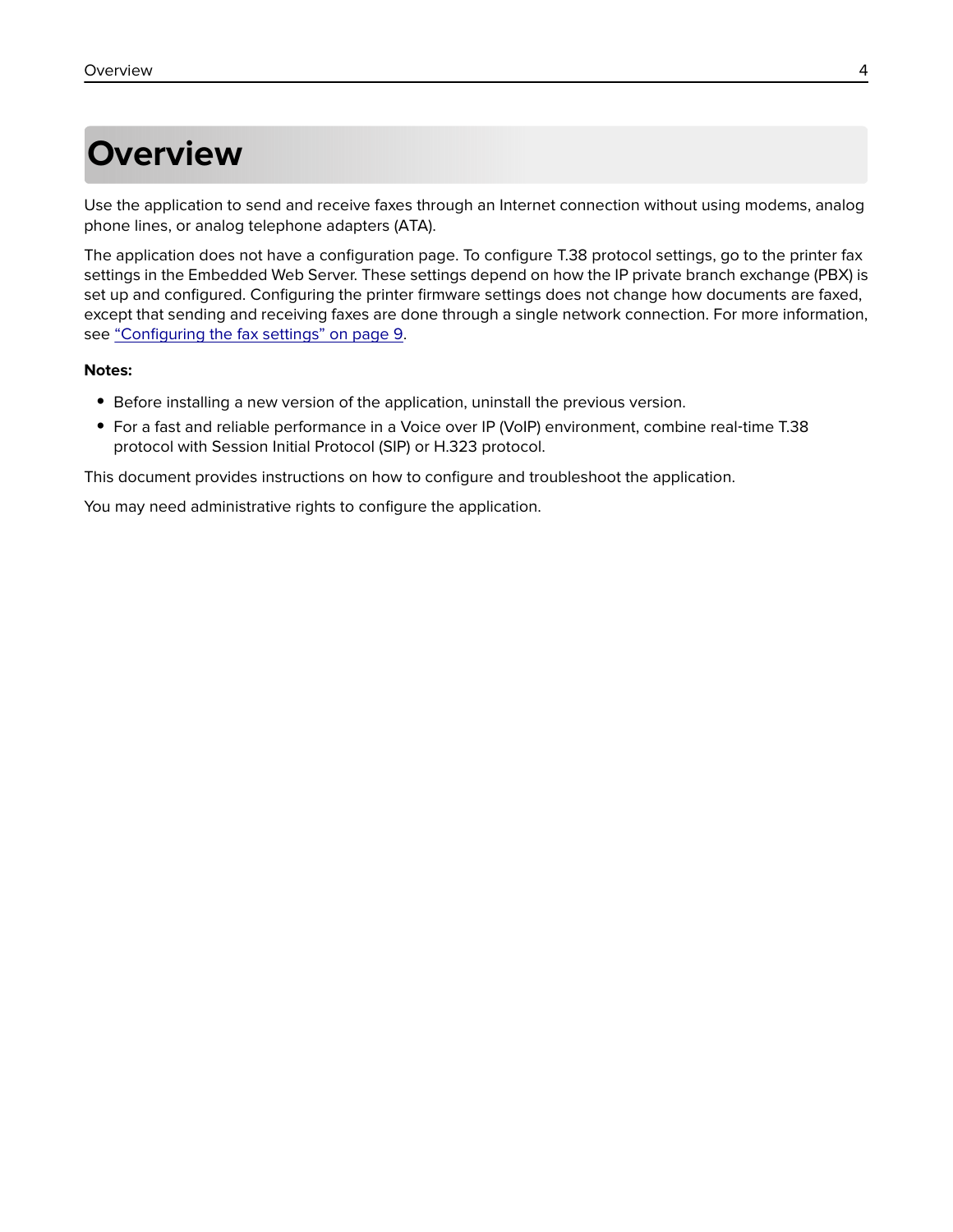## <span id="page-4-0"></span>**Understanding the network connection**

In a typical VoIP installation, the analog phone lines for fax are provided by an ATA. The ATA connects to the network, detects when a fax call is starting, and then converts the analog tones and HDLC frames to T.38 network packets. An analog phone line connects to the modem on the multifunction product (MFP), and a network cable connects to the MFP network adapter.

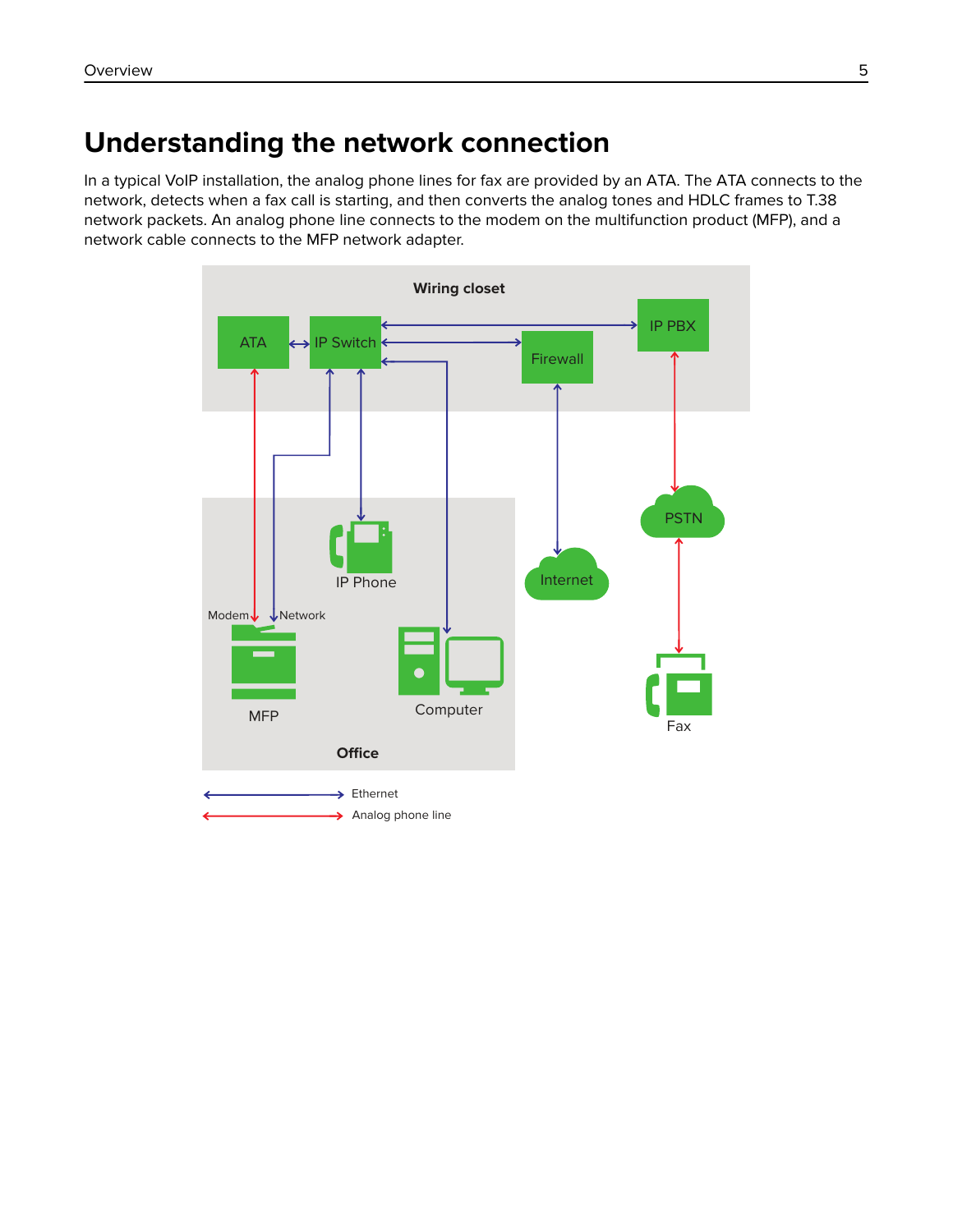<span id="page-5-0"></span>The application lets MFPs send fax data that is formatted to T.38 protocol to an IP PBX using a single network connection.



## **Understanding the fax system architecture**

The architecture is designed to determine the protocol at the modem layer. All codes above the modem layer cannot read whether information is passed through an analog modem or a network with T.38 protocol.

**Note:** The T.38 protocol does not support analog audio information.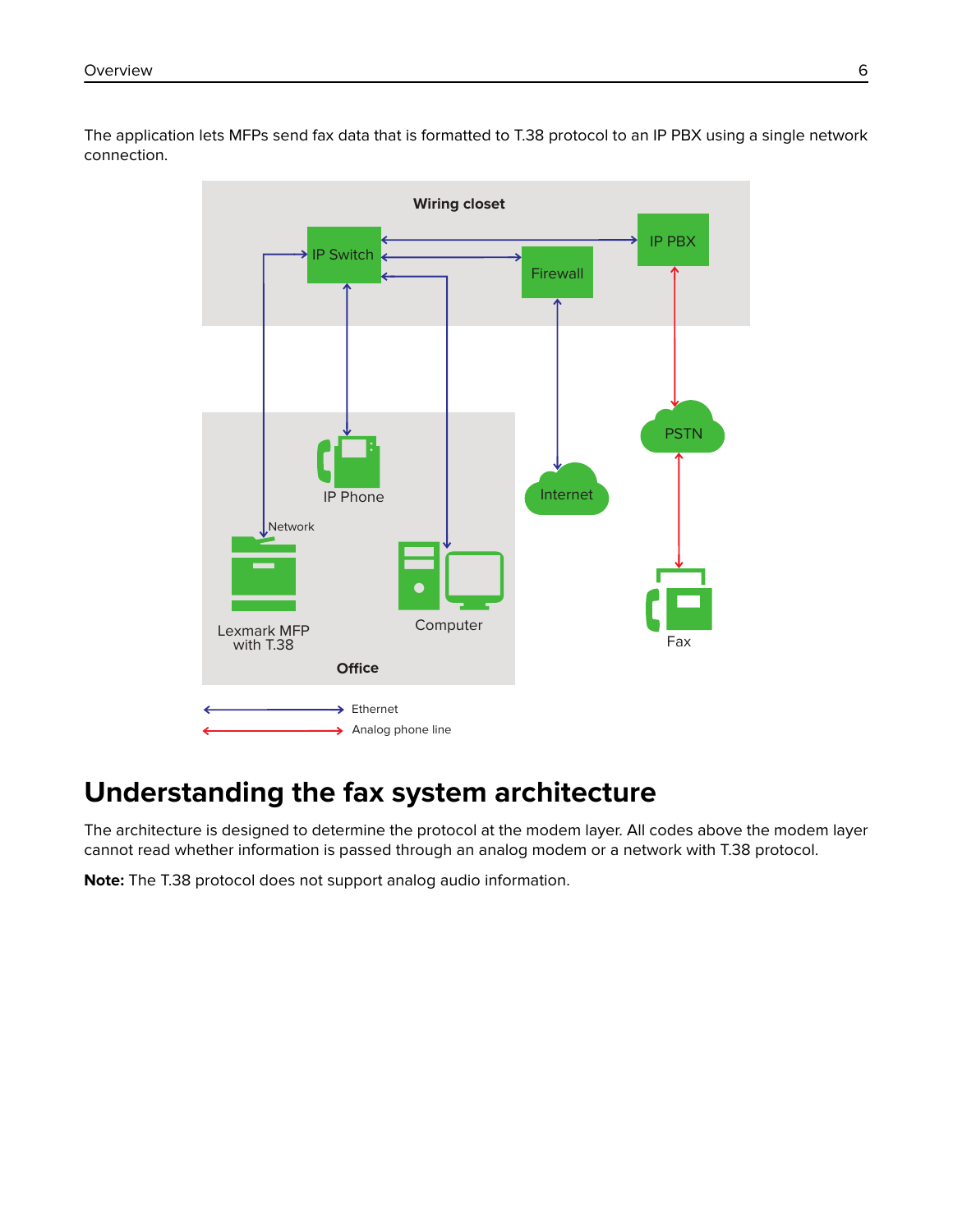<span id="page-6-0"></span>

## **Reliability of the application**

To increase system reliability, the application uses the following open source packages:

- **•** Open Phone Abstraction Library (OPAL)
- **•** T38Modem

OPAL is a C++ multiple-platform library that is used by the SIP and H.323 protocols.

T38Modem is an open source package that does the following:

- **•** Use OPAL to access a VoIP phone system.
- **•** Give a T.31 Class 1 interface to the fax system.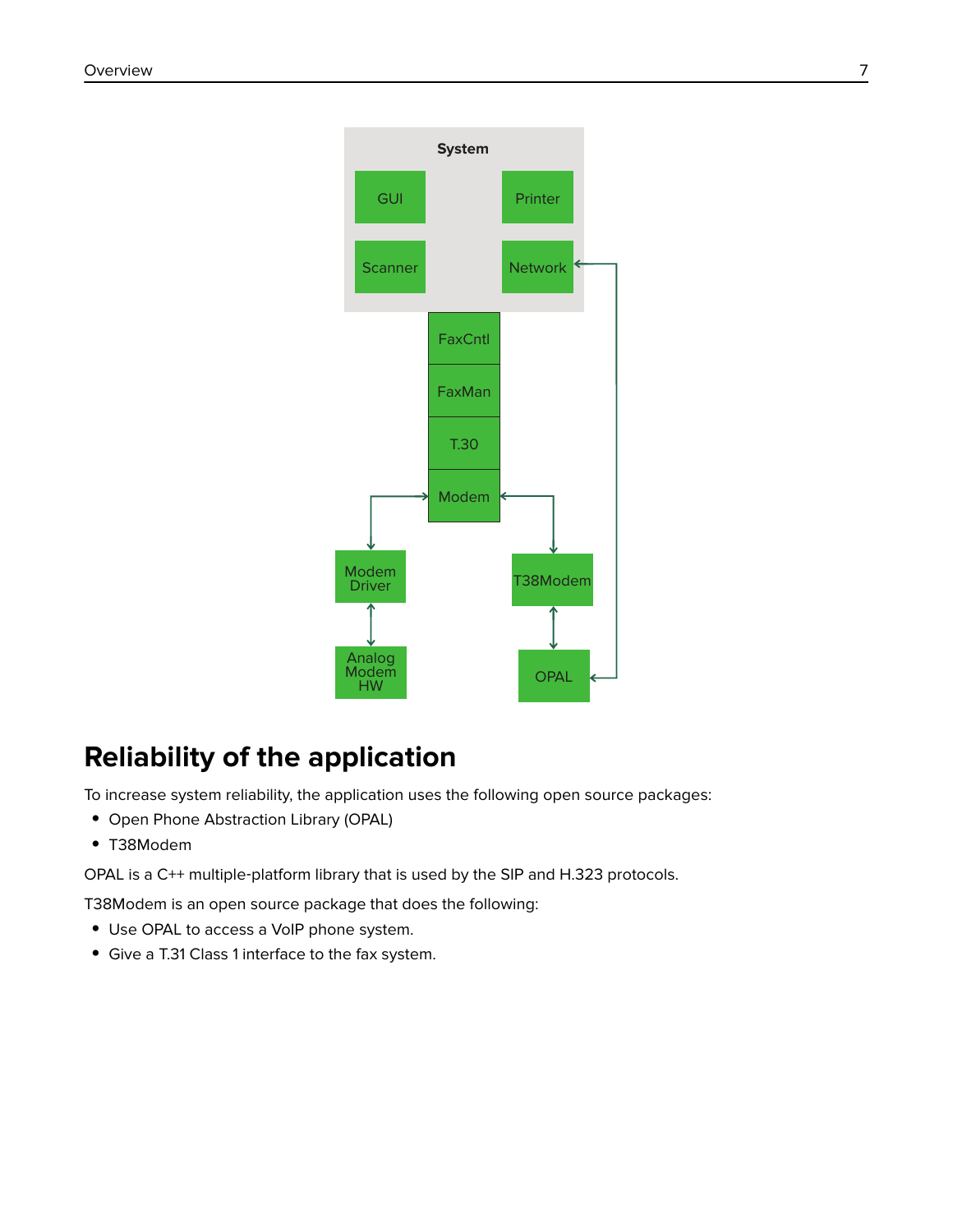## <span id="page-7-0"></span>**Deployment readiness checklist**

Make sure that:

|  |  | $\Box$ Your system administrator knows how your VoIP phone system works |  |  |  |  |  |  |
|--|--|-------------------------------------------------------------------------|--|--|--|--|--|--|
|--|--|-------------------------------------------------------------------------|--|--|--|--|--|--|

This person must know how to do the following:

- **–** Configure trunks and endpoints in SIP or H.323.
- **–** Enable T.38 faxing.
- **–** Set up dial plans and call routing.
- $\Box$  Your VoIP phone system supports the following:
	- **–** T.38 faxing
	- **–** SIP or H.323

 $\Box$  Your MFP is connected with the application using one of the following methods:

- **–** SIP endpoint with registration
- **–** SIP endpoint without registration
- **–** H.323 endpoint
- **–** SIP trunk with registration
- **–** SIP trunk without registration
- **–** H.323 trunk
- $\Box$  You have installed another application that captures network packets that stream to and from the MFP for troubleshooting and debugging the application. For example, you can use Wireshark network packet analyzer.

 $\Box$  The older version of the application is uninstalled.

 $\Box$  The MFP firmware is updated to the required version. For more information, contact your Lexmark representative.

### **Updating the firmware**

**1** Open a web browser, and then type the printer IP address.

**Note:** View the IP address in the TCP/IP section of the Network/Ports menu.

- **2** Click **Settings** or **Configuration**.
- **3** Depending on your printer model, do either of the following:
	- **–** Click **Device** > **Update Firmware**.
	- **–** Click **Update Firmware**.
- **4** Browse to the firmware file.
- **5** Click **Upload** or **Submit**.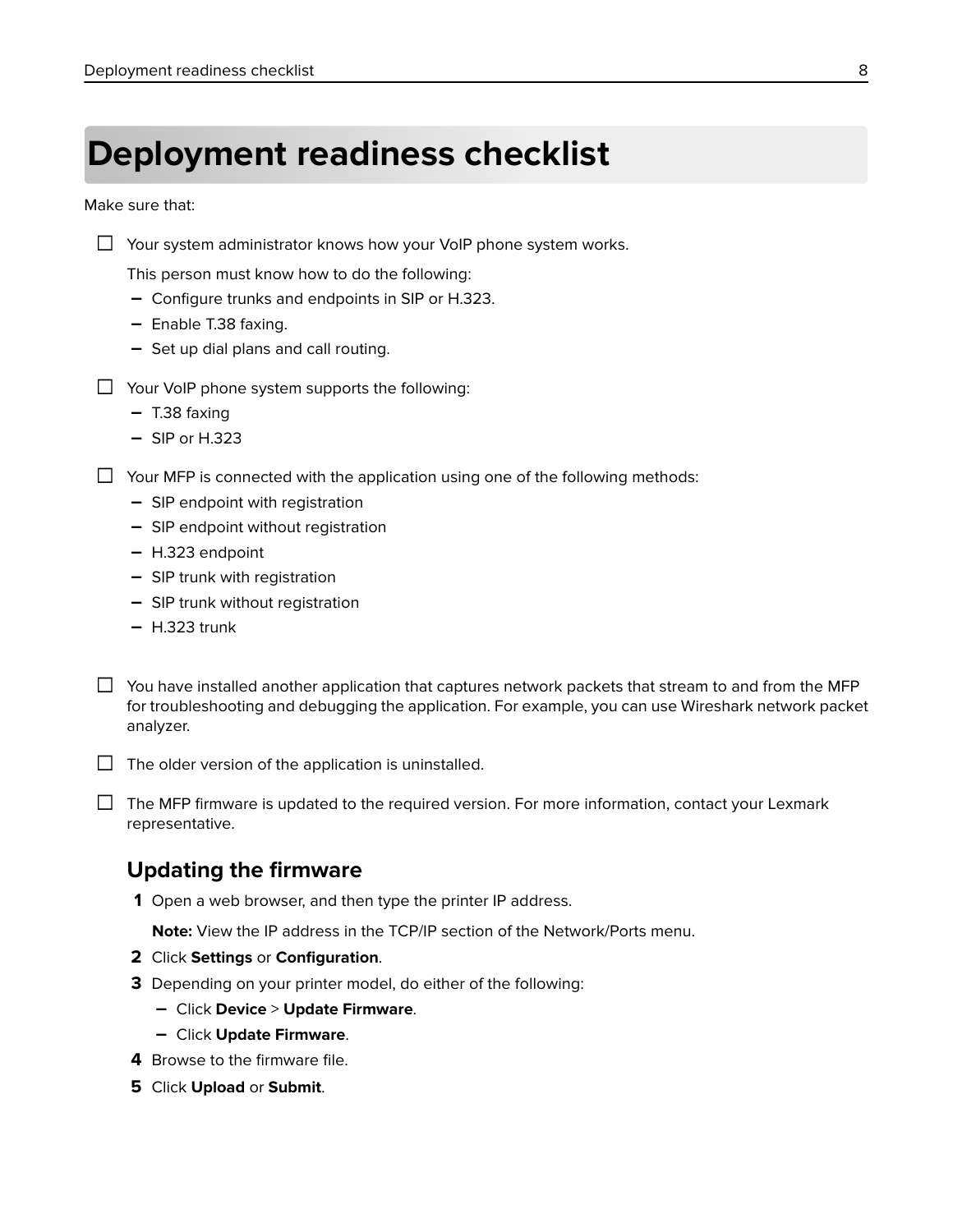# <span id="page-8-0"></span>**Configuring the fax settings**

## **Accessing the Embedded Web Server**

- **1** Obtain the printer IP address. Do either of the following:
	- **•** Locate the IP address on the printer home screen.
	- **•** View the IP address in the TCP/IP section of the Network/Ports menu.
- **2** Open a web browser, and then type the printer IP address.

## **Accessing the fax settings page**

- **1** From the Embedded Web Server, click **Settings** or **Configuration**.
- **2** Depending on your printer model, click either **Fax** or **Fax Settings**.

## **Setting the fax mode**

- **1** Access the fax settings page.
- **2** In the Fax Mode menu, select **Analog/T.38**.
- **3** Click **Save**.

## **Selecting the fax transport**

- **1** Access the fax settings page.
- **2** Click **Analog/T.38 Fax Setup**.
- **3** In the Fax Transport menu, select **T.38**.
- **4** Click **Save**.

## **Configuring other fax settings**

### **Configuring VoIP settings**

- **1** Access the fax settings page.
- **2** Click **Analog/T.38 Fax Setup**.
- **3** From the VoIP Settings section, configure the following:
	- **• VoIP Protocol**—Select the protocol used for your VoIP phone system.
	- **• Trace Level**—Set the trace level to **0**.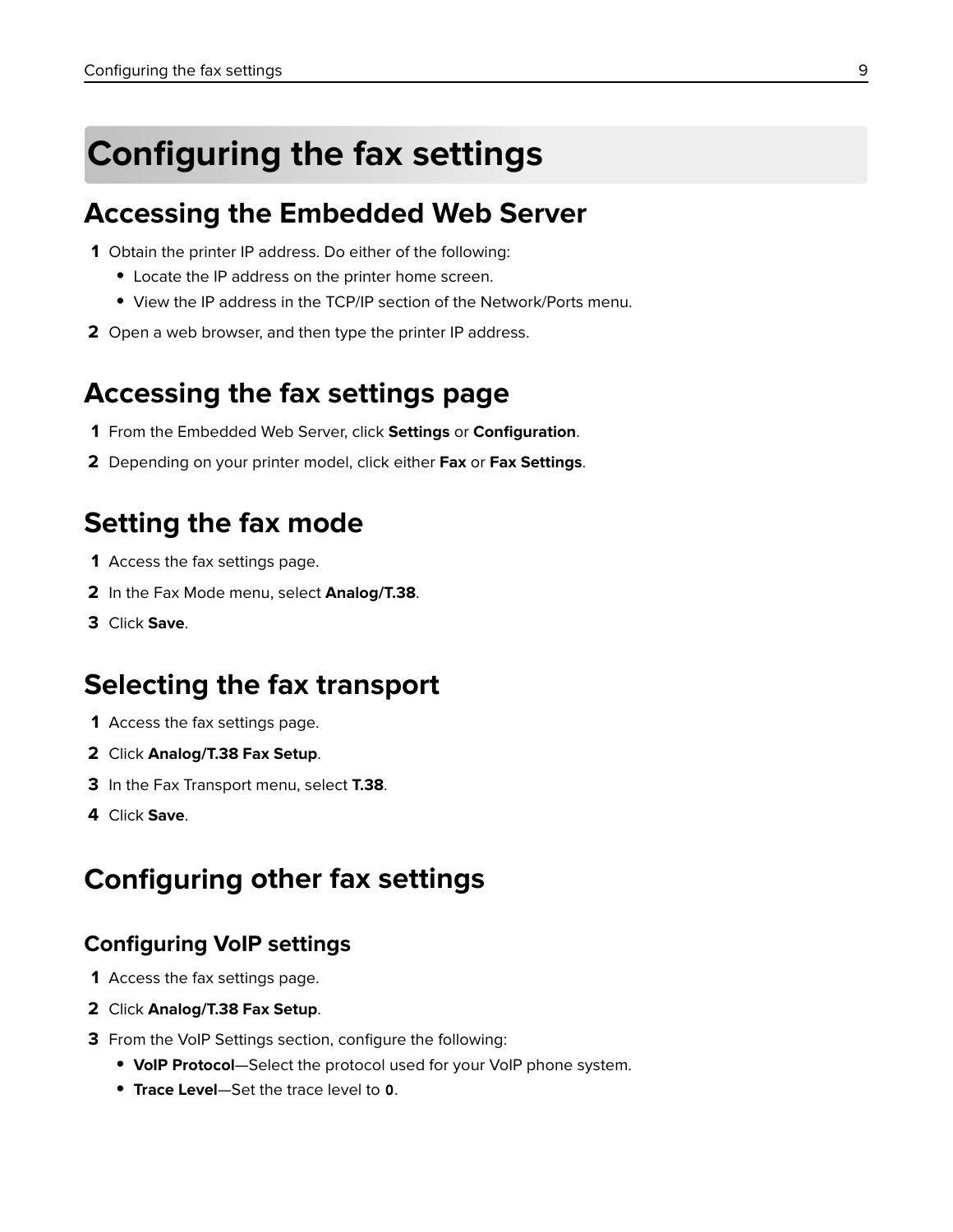- <span id="page-9-0"></span>**• STUN Server**—Type the network address of the Session Traversal of User Datagram Protocol Through Network Address Translators (STUN) server. The STUN server lets Network Address Translation (NAT) clients set up phone calls to a VoIP provider hosted outside of the local network.
- **• Force Fax Mode**—Set the VoIP gateway from analog to T.38 at the beginning of a fax call.

**Note:** This setting is required when a gateway does not follow the T.38 specification and requires the sender to initiate T.38 mode.

**4** Click **Save**.

## **Configuring SIP settings**

- **1** Access the fax settings page.
- **2** Click **Analog/T.38 Fax Setup**.
- **3** From the SIP Settings section, configure the following:

**Note:** Some settings may not be available in some printer models.

**• Proxy**—Type the IP address or domain name of the server that converts a phone number to an IP address when sending a fax.

**Note:** SIP Proxy is the only required setting in some network environments. Other settings depend on the IP PBX configuration requirements.

**• Registrar**—Type the IP address or domain name of the server that registers SIP clients.

**Note:** A substitution variable can be used in place of an IP address or domain name. For a list of allowed substitution variables, see ["Understanding substitution variables for configuring VoIP, SIP, and](#page-14-0) [H.323 settings" on page 15](#page-14-0).

- **• User**—Type the user name used to register with the SIP registrar. This setting is required.
- **• Password**
- **• Contact**
- **• Realm**—Type the realm name used to register with the address of record (AOR). If you want to use the proxy name as the default, then leave the field blank.
- **• Auth ID**—Type the user name used when registering. If you want to use the SIP user name as the default, then leave the field blank.
- **• Outbound Proxy**—Type the IP address or domain name of the server that all SIP communications pass through.
- **• Disable Incoming Calls**
- **• SIP Dial Out Digit**—Select **None**.
- **• SIP Registration Status**—Show the response from the registrar to the registration request.

The following are the first line of messages for different responses:

- **– 200 OK**—This message indicates that the SIP request was accepted.
- **– 100 Trying**—This message indicates that the SIP request is being processed.
- **4** Click **Save**.

#### **Notes:**

**•** If a problem has occurred, then other messages are shown in the SIP Registration Status. The second line contains the AOR. The third line is the registration time stamp.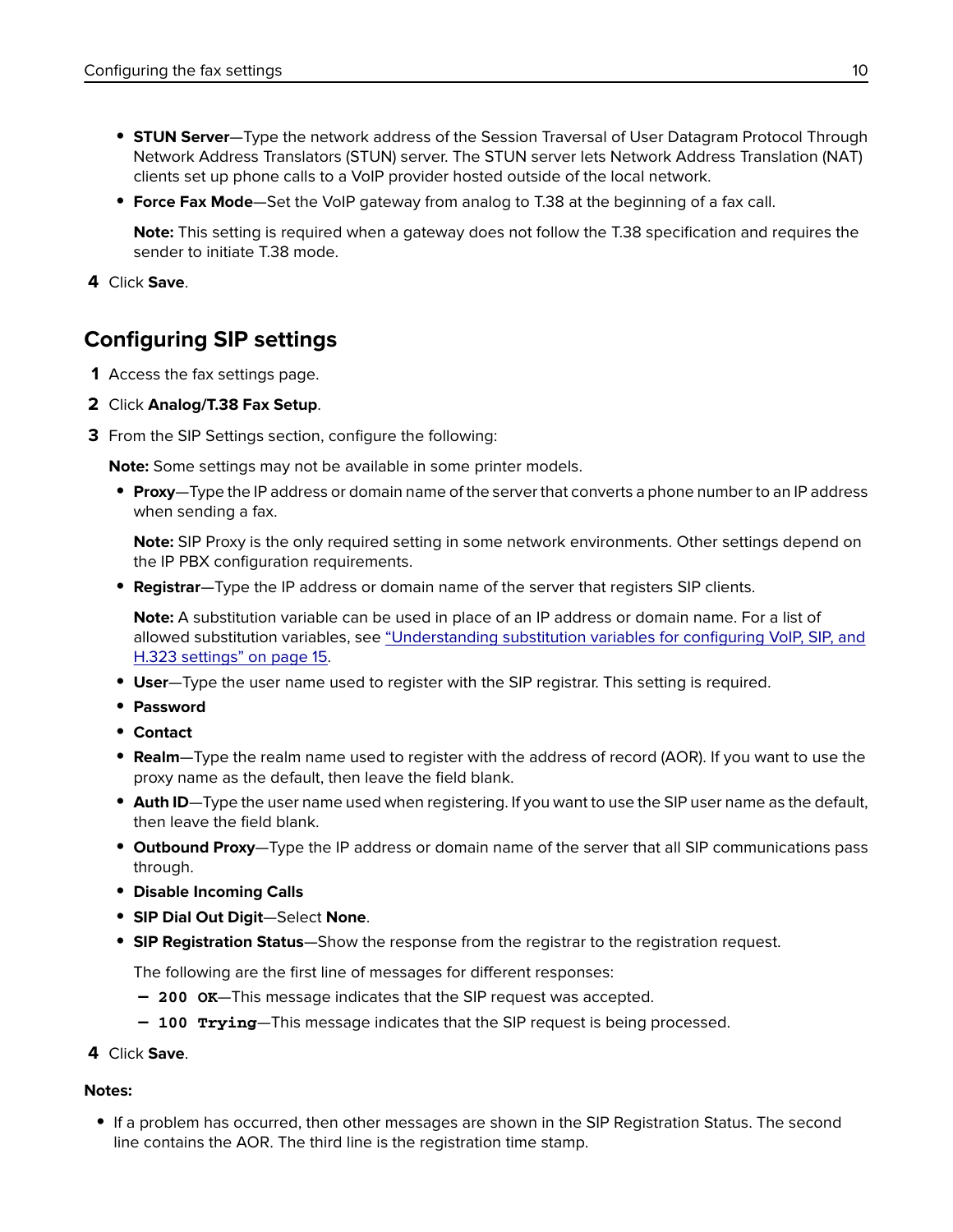<span id="page-10-0"></span>**•** Leave the Contact, Realm, and Outbound Proxy settings blank when not in use.

### **Configuring H.323 settings**

- **1** Access the fax settings page.
- **2** Click **Analog/T.38 Fax Setup**.
- **3** From the H.323 Settings section, configure the following:

**Note:** Some settings may not be available in some printer models.

- **• Gateway**
- **• Gatekeeper**
- **• User**—Type the user name used to connect to the gateway server.
- **• Password**
- **• Enable Fast Start**
- **• Disable H.245 Tunneling**
- **• Disable Gatekeeper Discovery**—Enable this setting.
- **• Disable Incoming Calls**
- **• H.323 Dial Out Digit**—Select **None**.
- **4** Click **Save**.

**Note:** Leave the Gatekeeper and Password settings blank when not in use.

#### **Configuring T.38 settings**

- **1** Access the fax settings page.
- **2** Click **Analog/T.38 Fax Setup**.
- **3** From the T.38 Settings section, configure the following:

**Note:** The first three settings help to increase the reliability of transmitted data, but also require more bandwidth.

- **• Indicator Redundancy**—Specify the number of times a fax indicator is repeated (CNG, ANS).
- **• Low Speed Redundancy**—Specify the number of times a low‑speed data transmission is repeated (300bps FSK signaling).
- **• High Speed Redundancy**—Specify the number of times a high‑speed data transmission is repeated (image data).
- **• UDPTL Keep Alive Interval**—Specify how long the UPDTL connection is maintained before disconnection.
- **4** Click **Save**.

## **Sending faxes to an IP address**

The application lets users send faxes to other T.38 fax machines that have an IP address.

To send faxes to an IP address, type the IP address using the following format: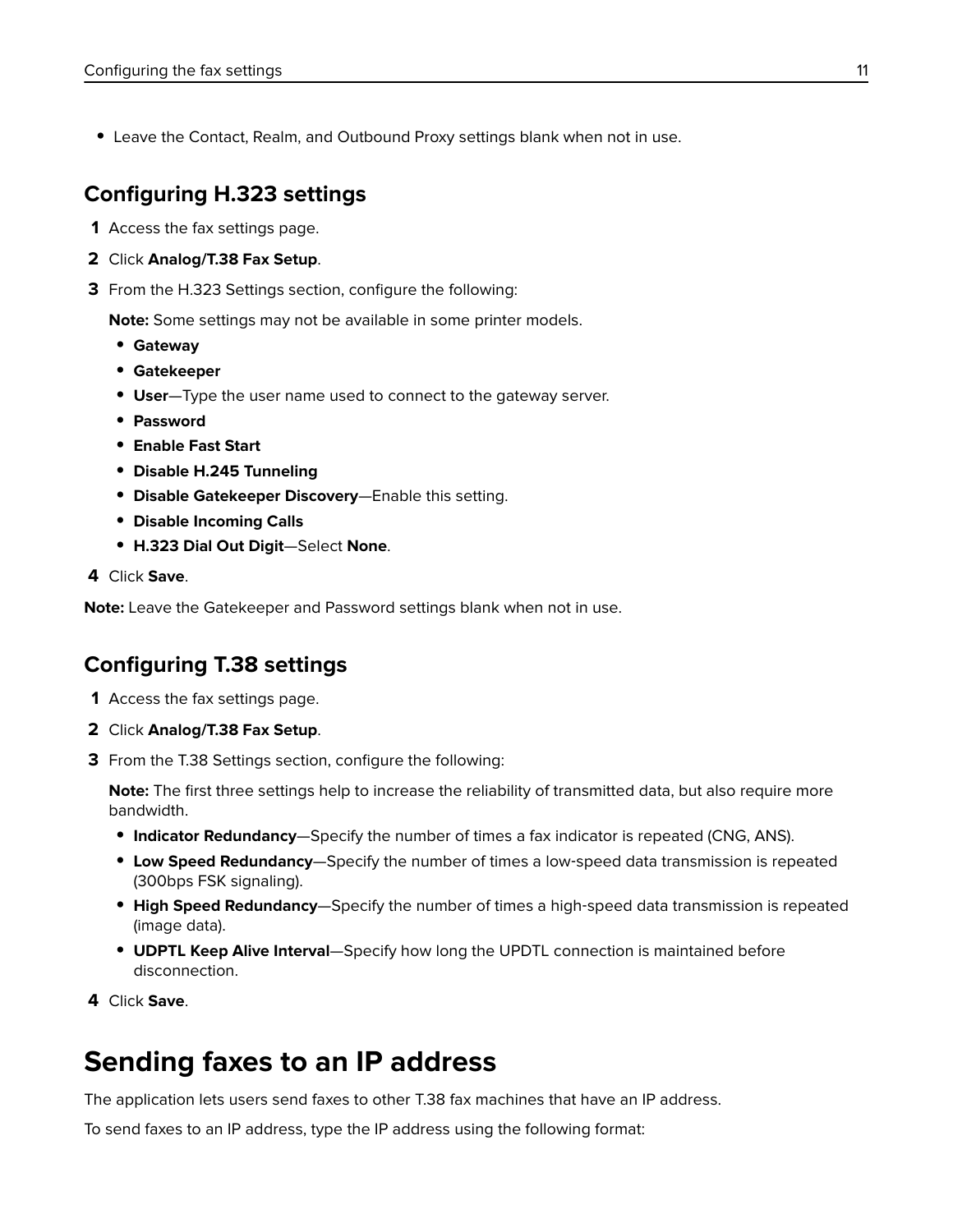#### *YYY***\****YYY***\****YYY***\****YYY*

where *YYY* is a number between 1 and 254. For example, to send to a fax machine with an IP address of 192.168.1.1, type **192\*168\*1\*1**.

The fax is directed to the IP address instead of the SIP proxy and H.323 gateway.

**Note:** If you set an SIP outbound proxy, then this feature is disabled. All SIP communication is directed to the SIP outbound proxy.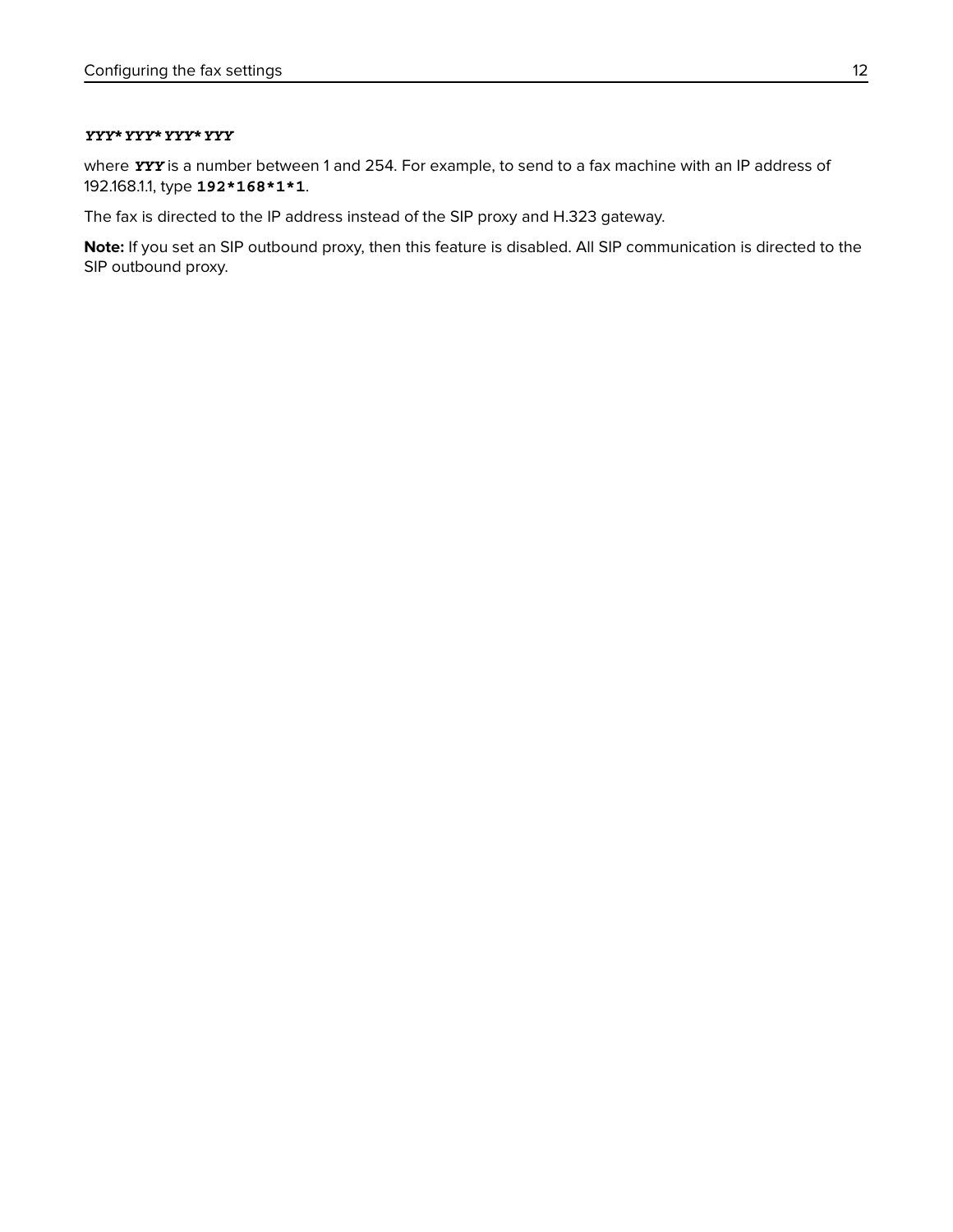# <span id="page-12-0"></span>**Understanding settings, variables, and compatibility with telephone systems**

## **Understanding the configuration file (UCF) identification settings**

| <b>UCF ID settings</b>            | <b>Values</b>                                                                          |
|-----------------------------------|----------------------------------------------------------------------------------------|
| mfp.fax.mode                      | 0-Set the fax mode to Analog/T.38.                                                     |
|                                   | 2-Set the fax mode to Fax Server.                                                      |
| mfp.fax.voipSettings.faxTransport | 0-Set the VoIP fax transport to Analog.                                                |
|                                   | 1-Set the VoIP fax transport to T.38.                                                  |
| mfp.fax.voipSettings.voipProtocol | 1-Set the VoIP fax protocol to SIP.                                                    |
|                                   | 2-Set the VoIP fax protocol to H.323.                                                  |
|                                   | 3-Set the VoIP fax protocol to SIP and<br>H.323.                                       |
| mfp.fax.voipSettings.traceLevel   | Specify the VoIP debug level. Enter a number<br>from $0$ to $7$ .                      |
|                                   | Note: Higher numbers gather more debug<br>information.                                 |
| mfp.fax.voipSettings.stunServer   | Type the STUN server name or path.                                                     |
| mfp.fax.voipSettings.forceFaxMode | • true-Set the VoIP gateway from analog<br>to T.38 at the beginning of fax calls.      |
|                                   | • false-Disable the VoIP force fax mode<br>feature.                                    |
| mfp.fax.sipSettings.proxy         | Type the SIP proxy server IP address or<br>domain name.                                |
| mfp.fax.sipSettings.outboundProxy | Type the SIP outbound proxy server IP<br>address or domain name.                       |
| mfp.fax.sipSettings.registrar     | Type the SIP registry server IP address or host<br>name.                               |
| mfp.fax.sipSettings.user          | Type the SIP user name.                                                                |
| mfp.fax.sipSettings.password      | Type the password for the SIP user name.                                               |
| mfp.fax.sipSettings.contact       | Type the SIP contact name.                                                             |
| mfp.fax.sipSettings.realm         | Type the realm name used to register with the<br>AOR.                                  |
|                                   | Note: If you want to use the proxy name as<br>the default, then leave the field blank. |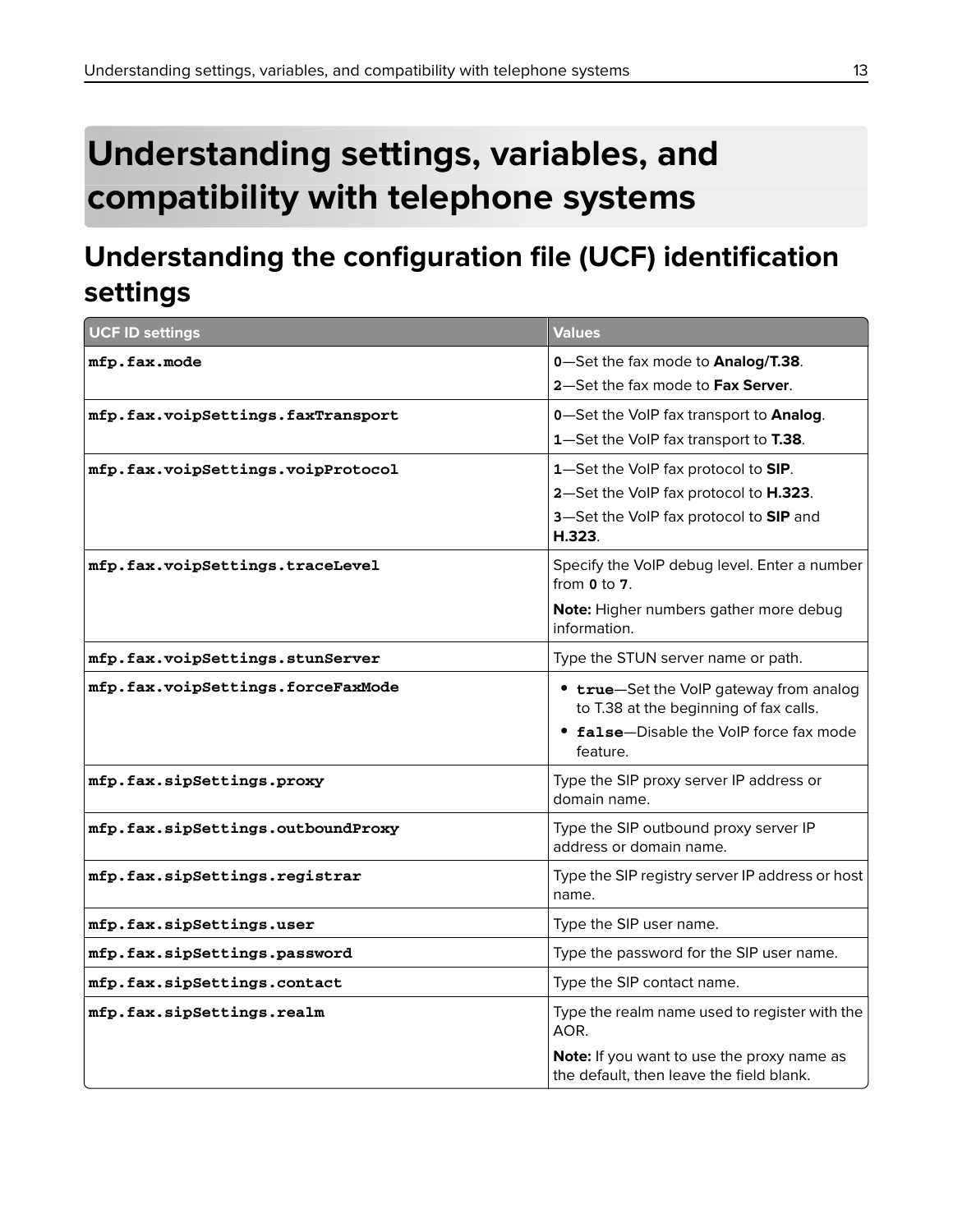| <b>UCF ID settings</b>                          | <b>Values</b>                                                                                                                      |
|-------------------------------------------------|------------------------------------------------------------------------------------------------------------------------------------|
| mfp.fax.sipSettings.authID                      | Type the user name used to register to the SIP<br>registrar.                                                                       |
|                                                 | Note: If you want to use the SIP user name<br>as the default, then leave the field blank.                                          |
| mfp.fax.sipSettings.disableIncomingCalls        | • true-Ignore all incoming SIP calls.                                                                                              |
|                                                 | false-Accept all incoming SIP calls.                                                                                               |
| mfp.fax.sipSettings.sipDialOutDigit             | Specify a prefix. Enter a number from 0 to 9.<br>Any call that begins with this prefix is placed<br>as a SIP call.                 |
|                                                 | Note: If you do not want to use a prefix, then<br>$enter - 1$ .                                                                    |
| mfp.fax.h323Settings.gateway                    | Type the IP address or domain name of the H.<br>323 gateway server.                                                                |
| mfp.fax.h323Settings.enableFastStart            | • true-Enable fast start.                                                                                                          |
|                                                 | false-Disable fast start.                                                                                                          |
| mfp.fax.h323Settings.disableH245Tunneling       | • true-Disable H.245 tunneling.                                                                                                    |
|                                                 | false-Enable H.245 tunneling.<br>$\bullet$                                                                                         |
| mfp.fax.h323Settings.gatekeeper                 | Type the IP address or domain name of the H.<br>323 gatekeeper server.                                                             |
| mfp.fax.h323Settings.user                       | Type the user name used to connect to the<br>gateway server.                                                                       |
| mfp.fax.h323Settings.password                   | Type the password of the user used to connect<br>to the gateway server.                                                            |
| mfp.fax.h323Settings.disableGatekeeperDiscovery | • true-Disable gatekeeper discovery.                                                                                               |
|                                                 | • false-Enable gatekeeper discovery.                                                                                               |
| mfp.fax.h323Settings.disableIncomingCalls       | • true-Ignore all incoming H.323 calls.                                                                                            |
|                                                 | false-Accept all incoming H.323 calls.                                                                                             |
| mfp.fax.h323Settings.h323DialOutDigit           | Specify a prefix. Enter a number from 0 to 9.<br>Any call that begins with this prefix is placed<br>as an H.323 call.              |
|                                                 | <b>Note:</b> If you do not want to use a prefix, then<br>enter -1.                                                                 |
| mfp.fax.t38Settings.indicatorRedundancy         | Specify the number of times a fax indicator is<br>repeated (CNG, ANS). Enter a number from 0<br>to 5.                              |
| mfp.fax.t38Settings.lowSpeedRedundancy          | Specify the number of times a low-speed data<br>transmission is repeated (300bps FSK<br>signaling). Enter a number between 0 to 5. |
| mfp.fax.t38Settings.highSpeedRedundancy         | Specify the number of times a high-speed data<br>transmission is repeated (image data). Enter a<br>number from 0 to 5.             |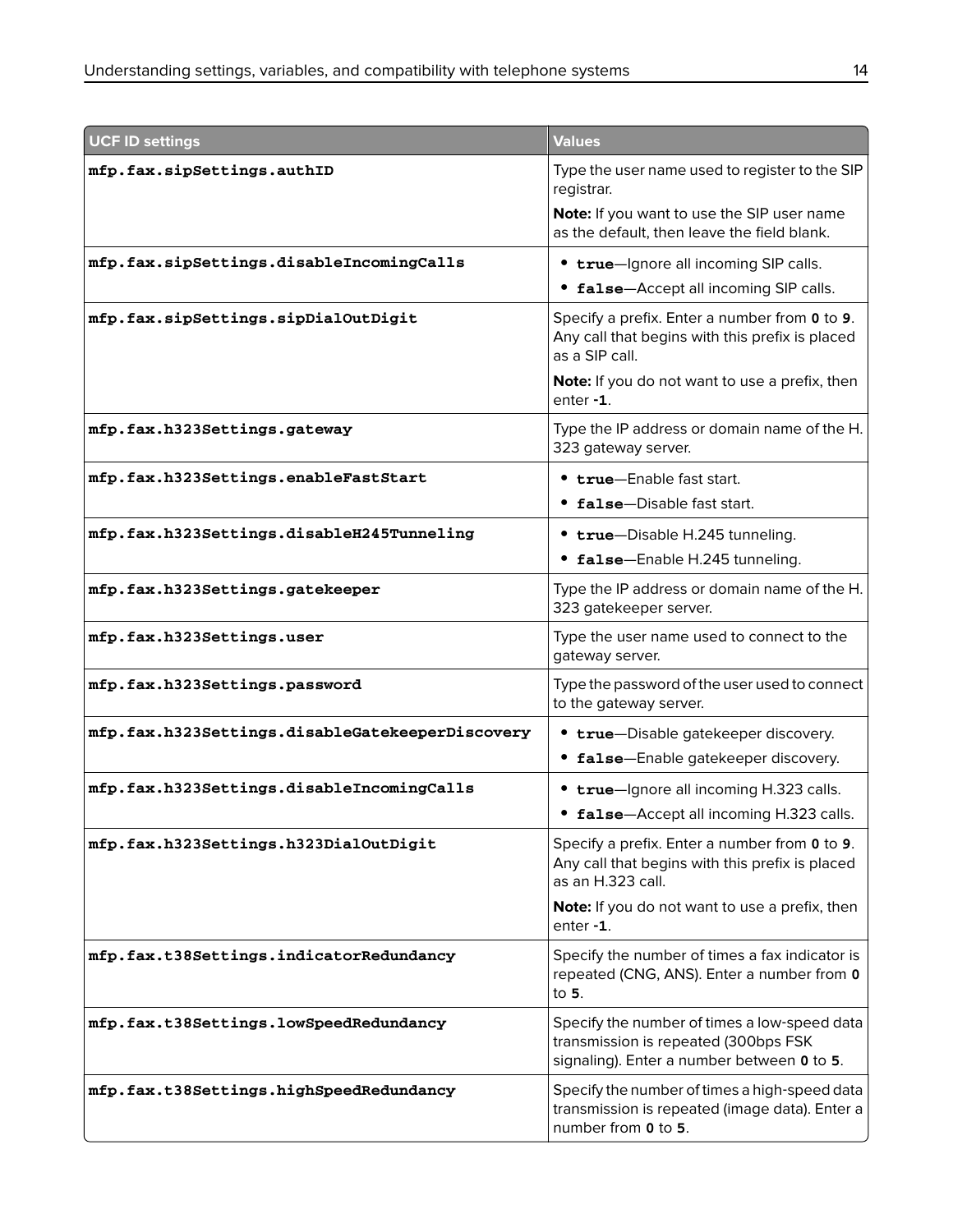<span id="page-14-0"></span>

| UCF ID settings                            | <b>Values</b>                                                                                                   |
|--------------------------------------------|-----------------------------------------------------------------------------------------------------------------|
| mfp.fax.t38Settings.udptlKeepAliveInterval | Specify how long the UPDTL connection is<br>maintained before disconnection. Enter a<br>number from 0 to 10000. |

## **Understanding substitution variables for configuring VoIP, SIP, and H.323 settings**

| <b>Variable</b>     | <b>Description</b>                                 |
|---------------------|----------------------------------------------------|
| $${IPAddr}$         | The IP address of the printer                      |
| $$$ {SIPUser}       | The User field value in the SIP settings           |
| $$$ {SIPProxy}      | The Proxy field value in the SIP settings          |
| $$$ {SIPRegistrar}  | The Registrar field value in the SIP settings      |
| $$$ {H323Gateway}   | The Gateway field value in the H.323 settings      |
| \${H323Gatekeeper}  | The Gatekeeper field value in the H.323 settings   |
| $$$ {StationNumber} | The Station Number field value in the Fax settings |
| $$$ {StationName}   | The Station Name field value in the Fax settings   |

#### **Notes:**

- **•** To avoid setting a substitution loop, set multiple indirections. For example, you can set the SIP Auth ID to the **\${SIPUser}** variable and the SIP User to the **\${StationName}** variable. To avoid errors, do not set a variable that is equal to itself, such as **\${SIPUser}** for SIP User.
- **•** Substitution variables can be used in a field. For example, setting the SIP Password to the **pas\$ {SIPUser}** variable results in a **pas** password string with the SIP User value. If the SIP User value is **1234**, then the password is set to **pas1234**. You can also set the SIP Contact field to **\${SIPUser}@\$ {IPAddr}**.
- **•** For MFPs that show Fax Name and Fax Number instead of Station Name and Station Number, use the **\$ {StationName}** and **\${StationNumber}** original substitution variables.

## **Understanding compatibility with the Avaya telephone system**

The application is compatible only with Avaya SIP.

The Avaya telephone system supports fax speeds up to 9600bps. The system also disables error correction mode (ECM) automatically. This feature prevents color faxes to be sent and provides better image compression using MMR and JBIG compression algorithms.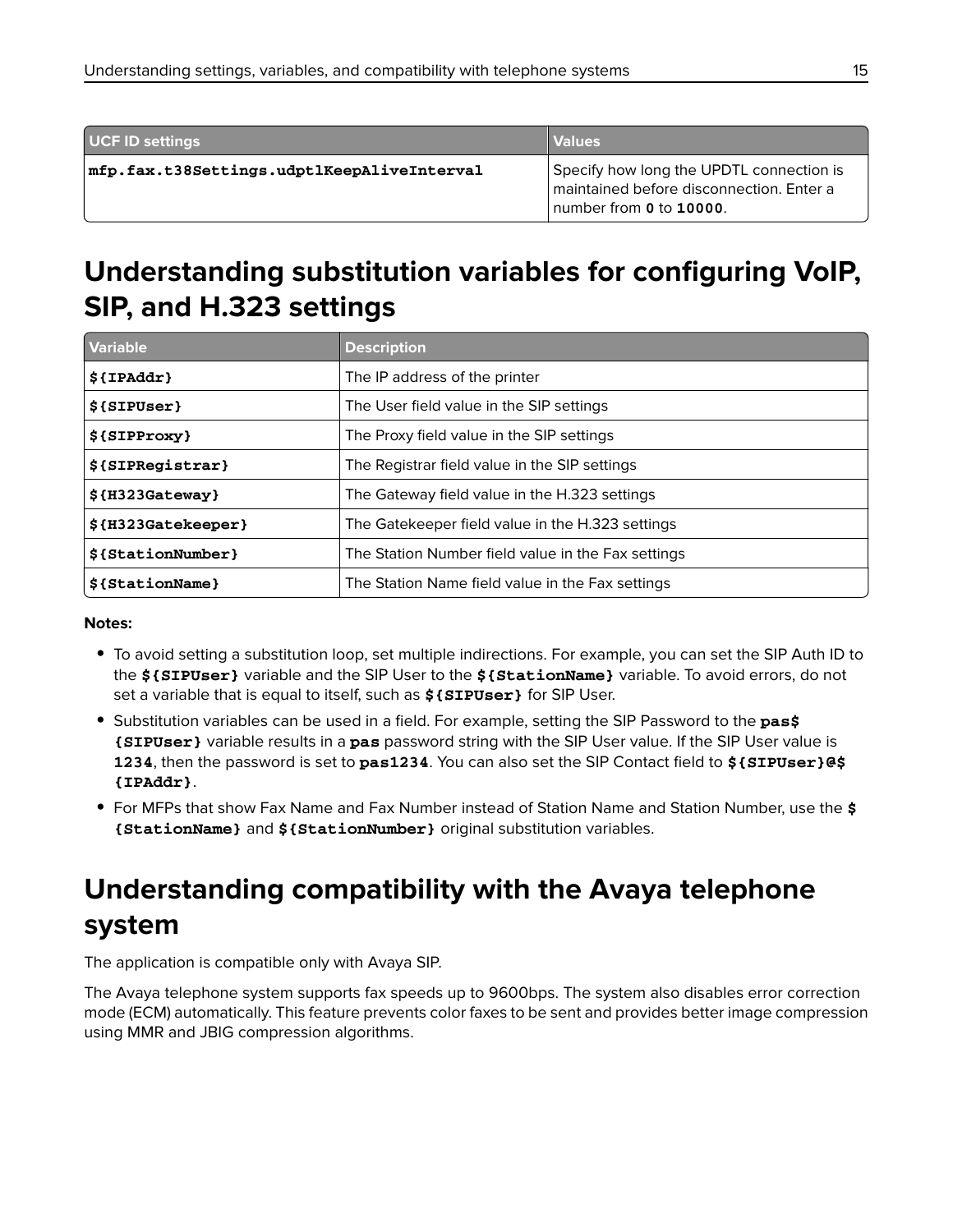<span id="page-15-0"></span>To provide enough time for MFPs to answer calls before the timeout, do either of the following:

- **•** From the Avaya Aura Communications Manager, in the trunk group section, set "Redirect on OPTIM Failure" to **30** seconds.
- **•** If you want to retain the settings on your telephone system, then do the following:
	- **1** From the Embedded Web Server, access the fax settings page.
	- **2** In the Fax Mode menu, select **Analog/T.38 Fax Setup**.
	- **3** From the Fax Receive Settings section, in the "Rings to Answer" field, enter **1**.

**Note:** The caller ID information is lost when the "Rings to Answer" setting is set to **1**.

**4** Click **Save**.

## **Understanding compatibility with the Cisco telephone system**

Configuring the application with a Cisco VoIP phone system has no known issues.

The following is a sample setup on a Cisco UC520 with two SIP extensions, 2001 and 2002:

```
voice service voip
allow-connections sip to sip
     redirect ip2ip
     fax protocol t38 ls-redundancy 5 hs-redundancy 2 fallback none
     sip
         registrar server
         no update-callerid
voice register global
    mode cme
    source-address 192.168.10.1 port 5060
    max-dn 2
    max-pool 2
    authenticate register
    authenticate realm lexmark
    create profile
voice register dn 1
    number 2001
    no-reg
voice register dn 2
    number 2002
    no-reg
voice register pool 1
    id mac 0021.B790.FA63
    number 1 dn 1
    username 2001 password pas2001
    codec g711ulaw
voice register pool 2
    id mac 0021.B7D8.64AD
    number 1 dn 2
    username 2002 password pas2002
    codec g711ulaw
```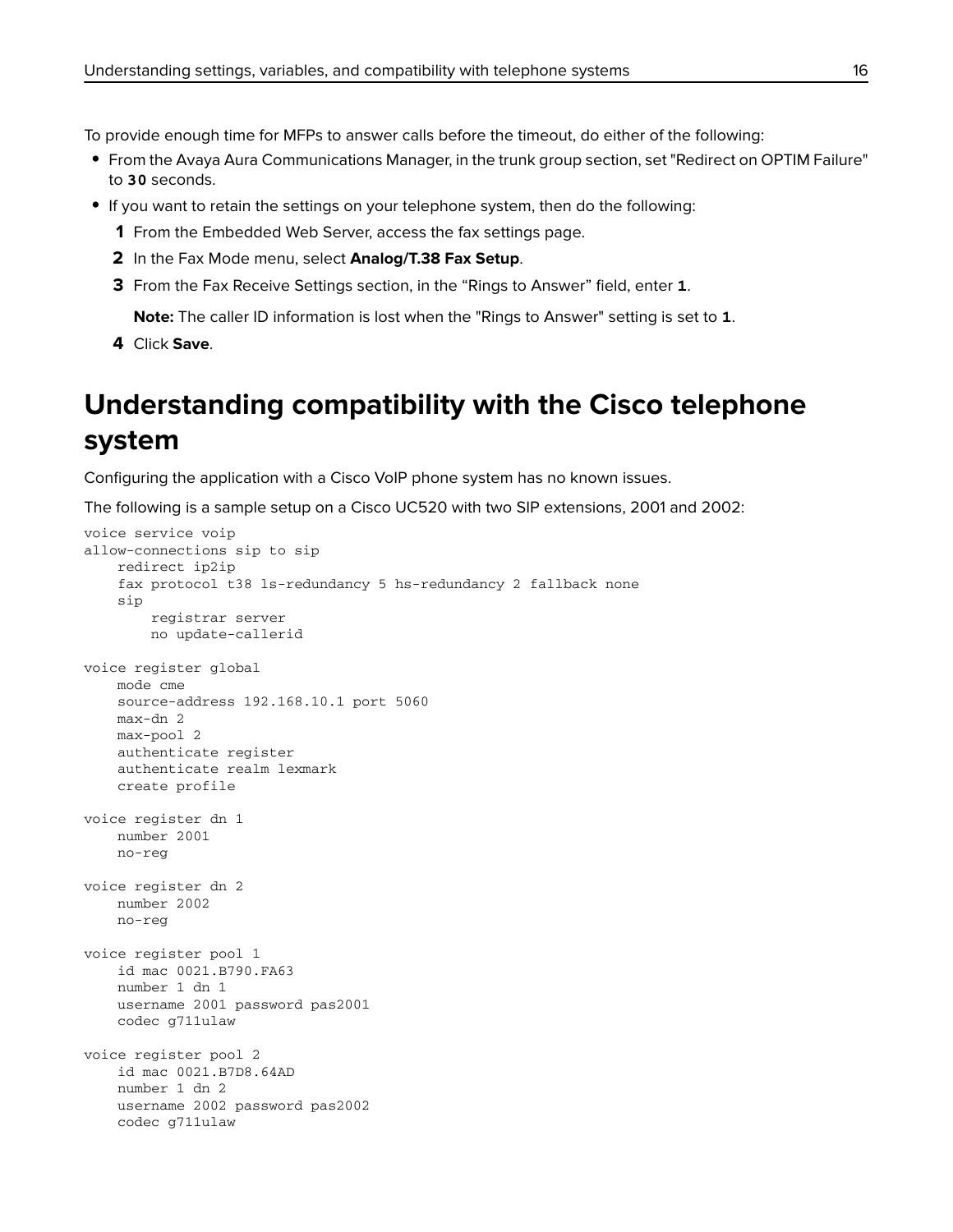# <span id="page-16-0"></span>**Troubleshooting**

## **Application error**

Try one or more of the following:

#### **Check the Embedded Solutions Framework (eSF) log**

**Note:** This solution is applicable to only some printer models.

- **1** From the Embedded Web Server, click **Settings** or **Configuration**.
- **2** Depending on your printer model, do one of the following:
	- **•** Click **Apps** > **Apps Management** > **System** > **Log**.
	- **•** Click **Device Solutions** > **Solutions (eSF)** > **System** > **Log**.
	- **•** Click **Embedded Solutions** > **System** > **Log**.
	- **•** Click **Embedded Solutions**.
- **3** Select the appropriate filters to view the log entries.
- **4** Click **Submit**.
- **5** Analyze the log, and then resolve the problem.

#### **Check the diagnostic log**

**1** Open a web browser, and then type *IP***/se**, where *IP* is the printer IP address.

**Note:** View the IP address in the TCP/IP section of the Network/Ports menu.

- **2** Click one or more of the following:
	- **• Embedded Solutions**
	- **• Dump Fax Call Log**
	- **• Dump Caller ID Log**
	- **• Dump Fax Job Log**
	- **• Dump Last 10 of Fax T30 Error Logs**
	- **• Dump Last 10 of Fax T30 Logs**
	- **• Dump Fax Settings Data**
	- **• Dump Fax T30 Log**
	- **• Dump T.38 Trace Log**
- **3** Analyze the log, and then resolve the problem.

#### **Contact your Lexmark representative**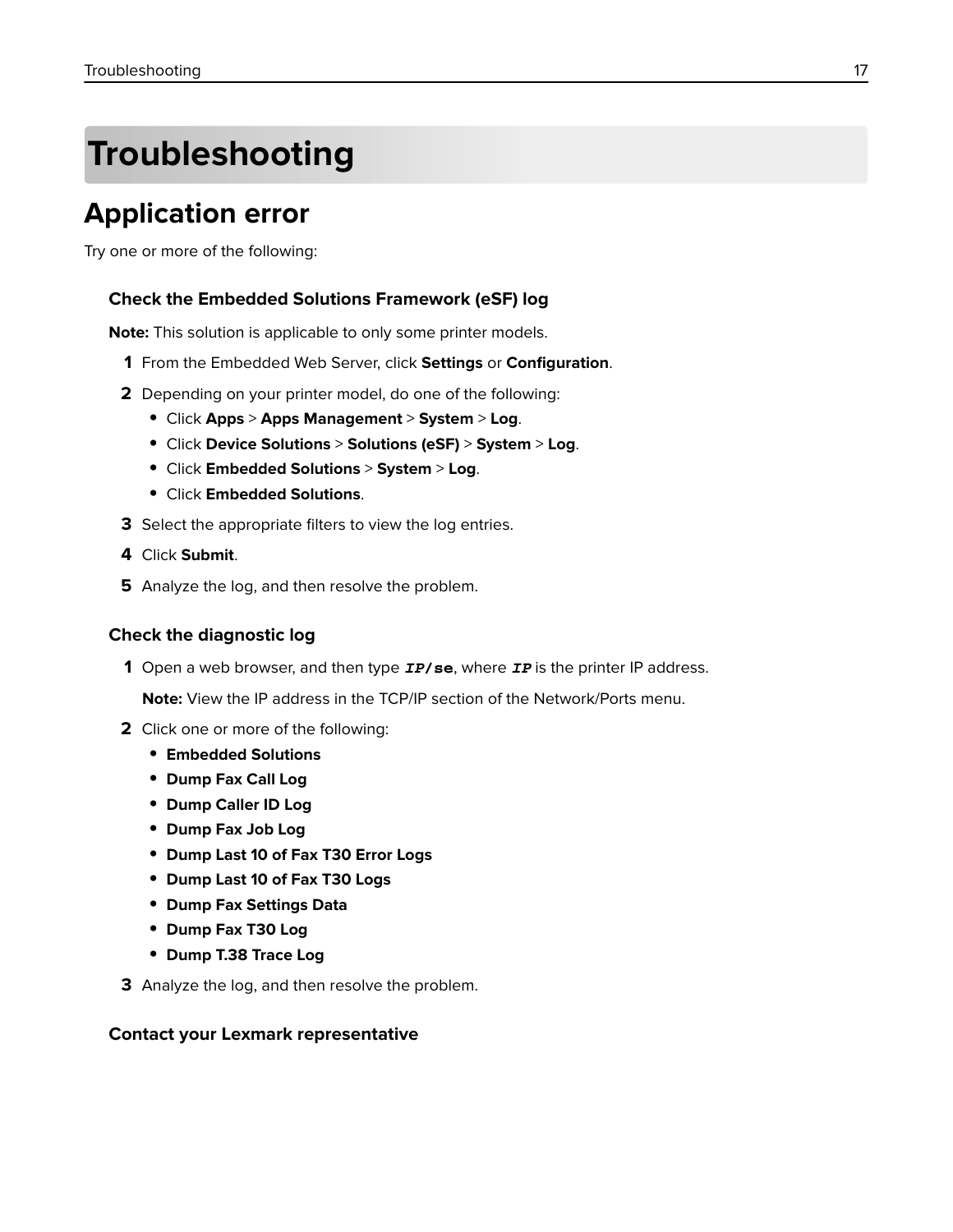## <span id="page-17-0"></span>**License error**

Try one or more of the following:

#### **Make sure that the license is up**‑**to**‑**date**

**1** Open a web browser, and then type the printer IP address.

**Note:** View the IP address in the TCP/IP section of the Network/Ports menu.

- **2** Click **Settings** or **Configuration**.
- **3** Depending on your printer model, do one of the following:
	- **•** Click **Configuration History** > **Apps and Bundles**.
	- **•** Click **Apps** > **Apps Management**.
	- **•** Click **Device Solutions** > **Solutions (eSF)**.
	- **•** Click **Embedded Solutions**.
- **4** Check the license status of the application from the list.

#### **Contact your Lexmark representative**

## **Two versions of the application are installed**

Try one or more of the following:

#### **Uninstall the older version of the application**

**Note:** This solution is applicable to only some printer models.

**1** Open a web browser, and then type the printer IP address.

**Note:** View the IP address in the TCP/IP section of the Network/Ports menu.

- **2** Click **Settings** or **Configuration**.
- **3** Depending on your printer model, do one of the following:
	- **•** Click **Apps** > **Apps Management**.
	- **•** Click **Device Solutions** > **Solutions (eSF)**.
	- **•** Click **Embedded Solutions**.
- **4** Select the older version of the application from the list.
- **5** Click **Uninstall**.

#### **Contact your Lexmark representative**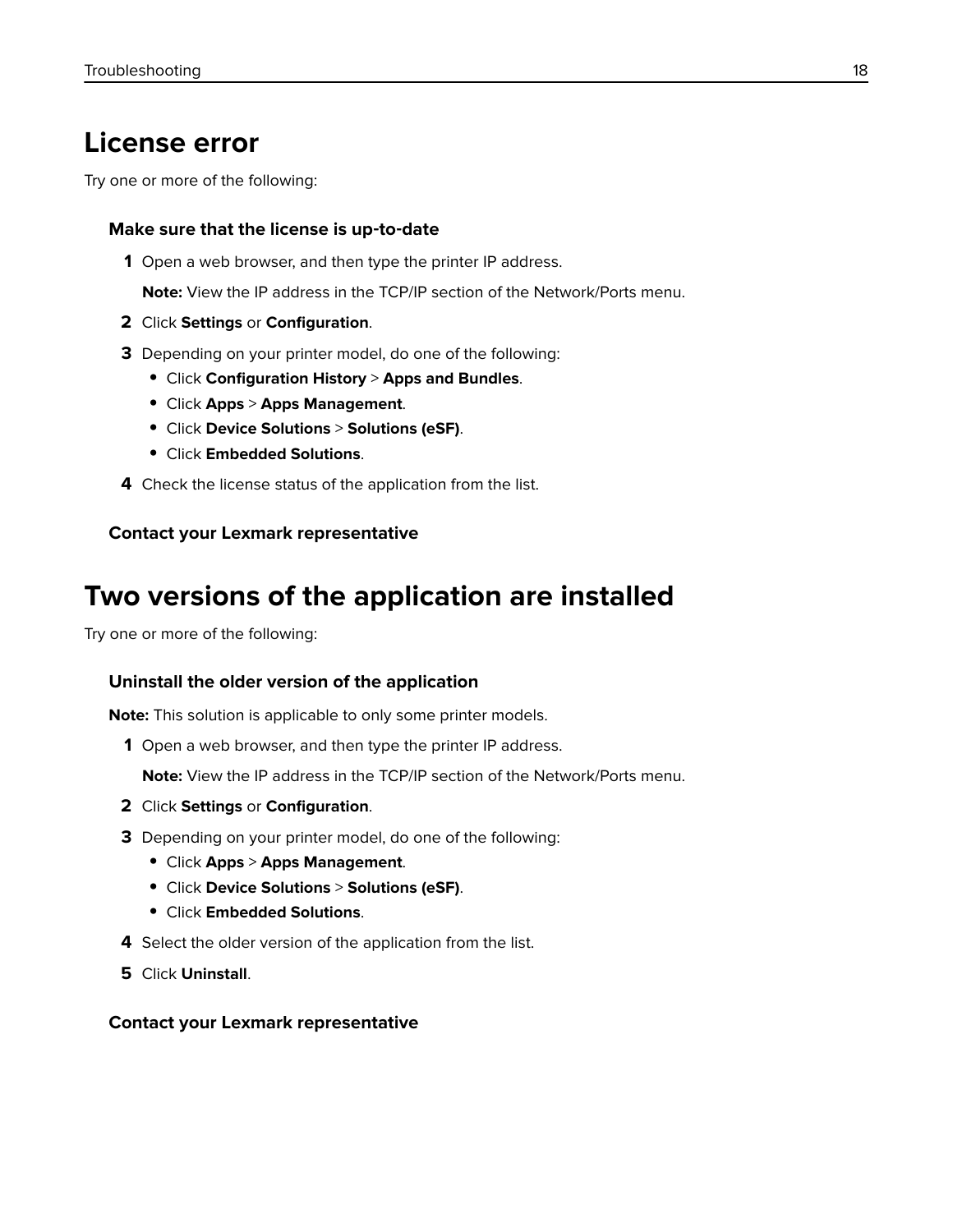# <span id="page-18-0"></span>**Notices**

## **Edition notice**

March 2017

**The following paragraph does not apply to any country where such provisions are inconsistent with local law:** LEXMARK INTERNATIONAL, INC., PROVIDES THIS PUBLICATION "AS IS" WITHOUT WARRANTY OF ANY KIND, EITHER EXPRESS OR IMPLIED, INCLUDING, BUT NOT LIMITED TO, THE IMPLIED WARRANTIES OF MERCHANTABILITY OR FITNESS FOR A PARTICULAR PURPOSE. Some states do not allow disclaimer of express or implied warranties in certain transactions; therefore, this statement may not apply to you.

This publication could include technical inaccuracies or typographical errors. Changes are periodically made to the information herein; these changes will be incorporated in later editions. Improvements or changes in the products or the programs described may be made at any time.

References in this publication to products, programs, or services do not imply that the manufacturer intends to make these available in all countries in which it operates. Any reference to a product, program, or service is not intended to state or imply that only that product, program, or service may be used. Any functionally equivalent product, program, or service that does not infringe any existing intellectual property right may be used instead. Evaluation and verification of operation in conjunction with other products, programs, or services, except those expressly designated by the manufacturer, are the user's responsibility.

For Lexmark technical support, visit **<http://support.lexmark.com>**.

For information on supplies and downloads, visit **[www.lexmark.com](http://www.lexmark.com)**.

**© 2017 Lexmark International, Inc.**

**All rights reserved.**

## **GOVERNMENT END USERS**

The Software Program and any related documentation are "Commercial Items," as that term is defined in 48 C.F.R. 2.101, "Computer Software" and "Commercial Computer Software Documentation," as such terms are used in 48 C.F.R. 12.212 or 48 C.F.R. 227.7202, as applicable. Consistent with 48 C.F.R. 12.212 or 48 C.F.R. 227.7202-1 through 227.7207-4, as applicable, the Commercial Computer Software and Commercial Software Documentation are licensed to the U.S. Government end users (a) only as Commercial Items and (b) with only those rights as are granted to all other end users pursuant to the terms and conditions herein.

### **Trademarks**

Lexmark and the Lexmark logo are trademarks or registered trademarks of Lexmark International, Inc. in the United States and/or other countries.

All other trademarks are the property of their respective owners.

### **GifEncoder**

GifEncoder - writes out an image as a GIF. Transparency handling and variable bit size courtesy of Jack Palevich. Copyright (C) 1996 by Jef Poskanzer \* <jef@acme.com>. All rights reserved. Redistribution and use in source and binary forms, with or without modification, are permitted provided that the following conditions are met: 1. Redistributions of source code must retain the above copyright notice, this list of conditions and the following disclaimer. 2. Redistributions in binary form must reproduce the above copyright notice, this list of conditions and the following disclaimer in the documentation and/or other materials provided with the distribution. THIS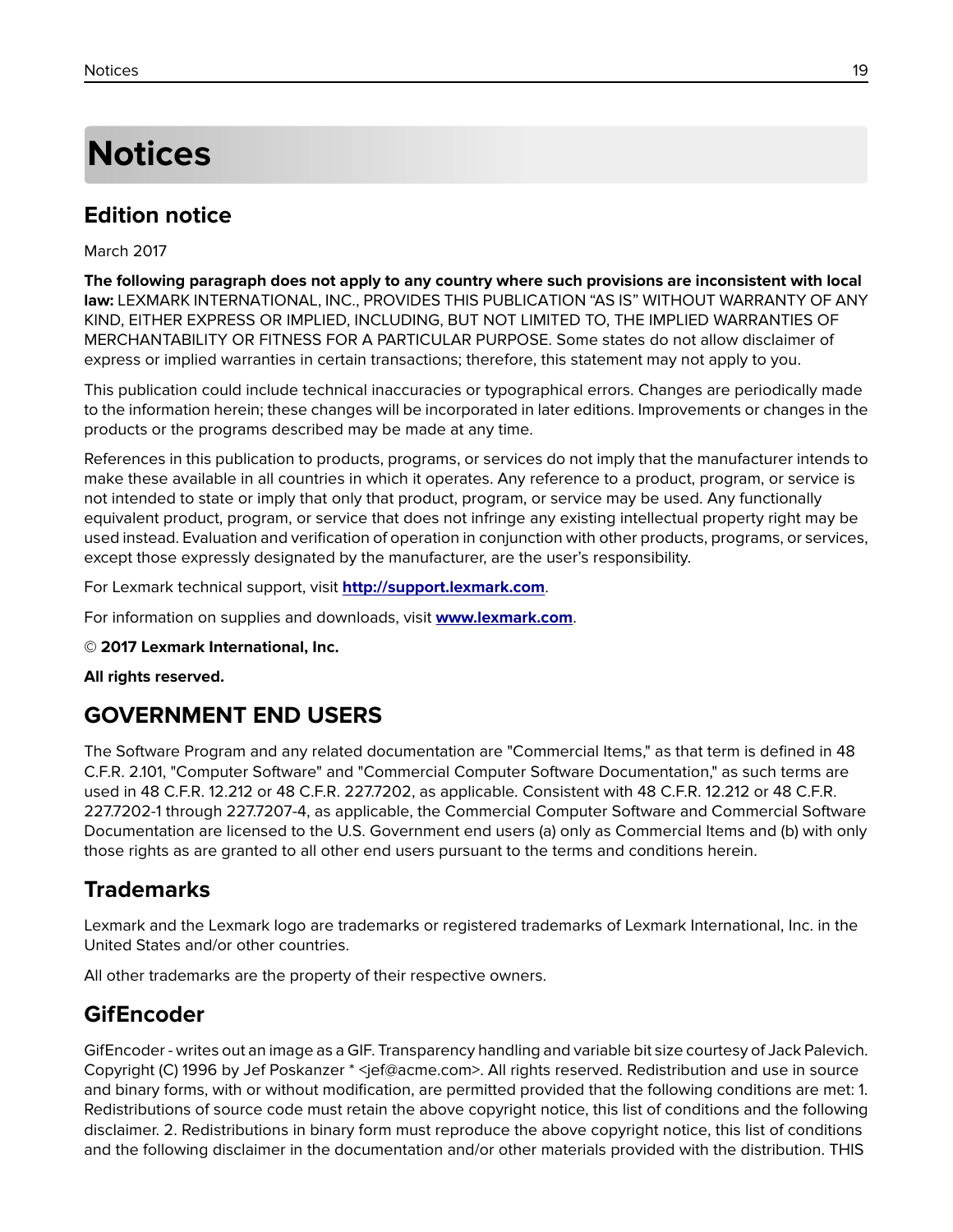SOFTWARE IS PROVIDED BY THE AUTHOR AND CONTRIBUTORS ``AS IS'' AND ANY EXPRESS OR IMPLIED WARRANTIES, INCLUDING, BUT NOT LIMITED TO, THE IMPLIED WARRANTIES OF MERCHANTABILITY AND FITNESS FOR A PARTICULAR PURPOSE ARE DISCLAIMED. IN NO EVENT SHALL THE AUTHOR OR CONTRIBUTORS BE LIABLE FOR ANY DIRECT, INDIRECT, INCIDENTAL, SPECIAL, EXEMPLARY, OR CONSEQUENTIAL DAMAGES (INCLUDING, BUT NOT LIMITED TO, PROCUREMENT OF SUBSTITUTE GOODS OR SERVICES; LOSS OF USE, DATA, OR PROFITS; OR BUSINESS INTERRUPTION) HOWEVER CAUSED AND ON ANY THEORY OF LIABILITY, WHETHER IN CONTRACT, STRICT LIABILITY, OR TORT (INCLUDING NEGLIGENCE OR OTHERWISE) ARISING IN ANY WAY OUT OF THE USE OF THIS SOFTWARE, EVEN IF ADVISED OF THE POSSIBILITY OF SUCH DAMAGE. Visit the ACME Labs Java page for up-to-date versions of this and other fine Java utilities: http://www.acme.com/java/

## **ZXing 1.7**

This project consists of contributions from several people, recognized here for convenience, in alphabetical order.

Agustín Delgado (Servinform S.A.), Aitor Almeida (University of Deusto), Alasdair Mackintosh (Google), Alexander Martin (Haase & Martin GmbH), Andreas Pillath, Andrew Walbran (Google), Andrey Sitnik, Androida.hu / http://www.androida.hu/, Antonio Manuel Benjumea (Servinform S.A.), Brian Brown (Google), Chang Hyun Park, Christian Brunschen (Google), crowdin.net, Daniel Switkin (Google), Dave MacLachlan (Google), David Phillip Oster (Google), David Albert (Bug Labs), David Olivier, Diego Pierotto, drejc83, Eduardo Castillejo (University of Deusto), Emanuele Aina, Eric Kobrin (Velocitude), Erik Barbara, Fred Lin (Anobiit), gcstang, Hannes Erven, hypest (Barcorama project), Isaac Potoczny-Jones, Jeff Breidenbach (Google), John Connolly (Bug Labs), Jonas Petersson (Prisjakt), Joseph Wain (Google), Juho Mikkonen, jwicks, Kevin O'Sullivan (SITA), Kevin Xue (NetDragon Websoft Inc., China), Lachezar Dobrev, Luiz Silva, Luka Finžgar, Marcelo, Mateusz Jędrasik, Matrix44, Matthew Schulkind (Google), Matt York (LifeMarks), Mohamad Fairol, Morgan Courbet, Nikolaos Ftylitakis, Pablo Orduña (University of Deusto), Paul Hackenberger, Ralf Kistner, Randy Shen (Acer), Rasmus Schrøder Sørensen, Richard Hřivňák, Romain Pechayre, Roman Nurik (Google), Ryan Alford, Sanford Squires, Sean Owen (Google), Shiyuan Guo / 郭世元, Simon Flannery (Ericsson), Steven Parkes, Suraj Supekar, Sven Klinkhamer, Thomas Gerbet, Vince Francis (LifeMarks), Wolfgang Jung, Yakov Okshtein (Google)

## **Apache License Version 2.0, January 2004**

#### **<http://www.apache.org/licenses/>**

TERMS AND CONDITIONS FOR USE, REPRODUCTION, AND DISTRIBUTION

**1** Definitions.

"License" shall mean the terms and conditions for use, reproduction, and distribution as defined by Sections 1 through 9 of this document.

"Licensor" shall mean the copyright owner or entity authorized by the copyright owner that is granting the License.

"Legal Entity" shall mean the union of the acting entity and all other entities that control, are controlled by, or are under common control with that entity. For the purposes of this definition, "control" means (i) the power, direct or indirect, to cause the direction or management of such entity, whether by contract or otherwise, or (ii) ownership of fifty percent (50%) or more of the outstanding shares, or (iii) beneficial ownership of such entity.

"You" (or "Your") shall mean an individual or Legal Entity exercising permissions granted by this License.

"Source" form shall mean the preferred form for making modifications, including but not limited to software source code, documentation source, and configuration files.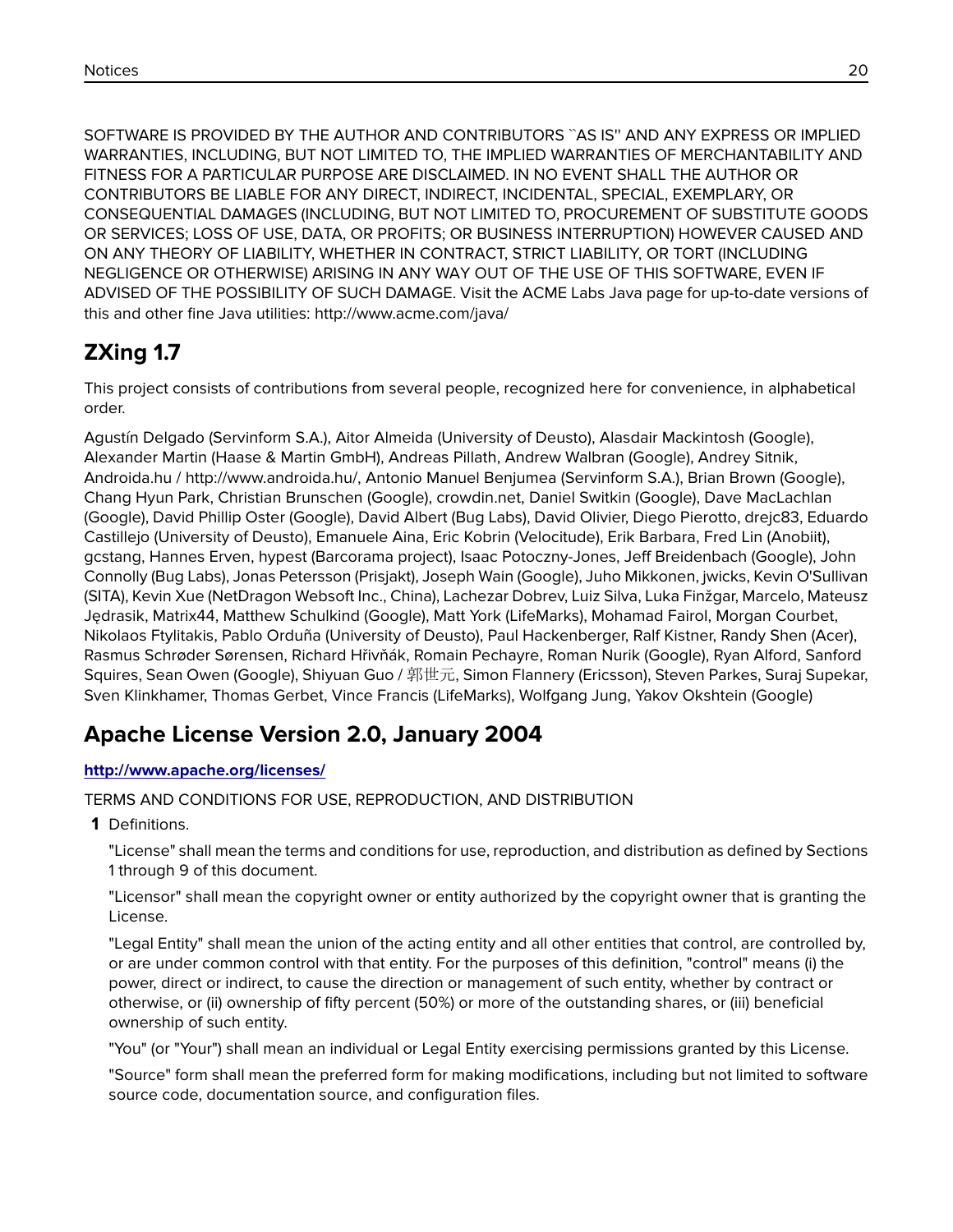"Object" form shall mean any form resulting from mechanical transformation or translation of a Source form, including but not limited to compiled object code, generated documentation, and conversions to other media types.

"Work" shall mean the work of authorship, whether in Source or Object form, made available under the License, as indicated by a copyright notice that is included in or attached to the work (an example is provided in the Appendix below).

"Derivative Works" shall mean any work, whether in Source or Object form, that is based on (or derived from) the Work and for which the editorial revisions, annotations, elaborations, or other modifications represent, as a whole, an original work of authorship. For the purposes of this License, Derivative Works shall not include works that remain separable from, or merely link (or bind by name) to the interfaces of, the Work and Derivative Works thereof.

"Contribution" shall mean any work of authorship, including the original version of the Work and any modifications or additions to that Work or Derivative Works thereof, that is intentionally submitted to Licensor for inclusion in the Work by the copyright owner or by an individual or Legal Entity authorized to submit on behalf of the copyright owner. For the purposes of this definition, "submitted" means any form of electronic, verbal, or written communication sent to the Licensor or its representatives, including but not limited to communication on electronic mailing lists, source code control systems, and issue tracking systems that are managed by, or on behalf of, the Licensor for the purpose of discussing and improving the Work, but excluding communication that is conspicuously marked or otherwise designated in writing by the copyright owner as "Not a Contribution."

"Contributor" shall mean Licensor and any individual or Legal Entity on behalf of whom a Contribution has been received by Licensor and subsequently incorporated within the Work.

- **2** Grant of Copyright License. Subject to the terms and conditions of this License, each Contributor hereby grants to You a perpetual, worldwide, non-exclusive, no-charge, royalty-free, irrevocable copyright license to reproduce, prepare Derivative Works of, publicly display, publicly perform, sublicense, and distribute the Work and such Derivative Works in Source or Object form.
- **3** Grant of Patent License. Subject to the terms and conditions of this License, each Contributor hereby grants to You a perpetual, worldwide, non-exclusive, no-charge, royalty-free, irrevocable (except as stated in this section) patent license to make, have made, use, offer to sell, sell, import, and otherwise transfer the Work, where such license applies only to those patent claims licensable by such Contributor that are necessarily infringed by their Contribution(s) alone or by combination of their Contribution(s) with the Work to which such Contribution(s) was submitted. If You institute patent litigation against any entity (including a crossclaim or counterclaim in a lawsuit) alleging that the Work or a Contribution incorporated within the Work constitutes direct or contributory patent infringement, then any patent licenses granted to You under this License for that Work shall terminate as of the date such litigation is filed.
- **4** Redistribution. You may reproduce and distribute copies of the Work or Derivative Works thereof in any medium, with or without modifications, and in Source or Object form, provided that You meet the following conditions:
	- **a** (a) You must give any other recipients of the Work or Derivative Works a copy of this License; and
	- **b** (b) You must cause any modified files to carry prominent notices stating that You changed the files; and
	- **c** (c) You must retain, in the Source form of any Derivative Works that You distribute, all copyright, patent, trademark, and attribution notices from the Source form of the Work, excluding those notices that do not pertain to any part of the Derivative Works; and
	- **d** (d) If the Work includes a "NOTICE" text file as part of its distribution, then any Derivative Works that You distribute must include a readable copy of the attribution notices contained within such NOTICE file, excluding those notices that do not pertain to any part of the Derivative Works, in at least one of the following places: within a NOTICE text file distributed as part of the Derivative Works; within the Source form or documentation, if provided along with the Derivative Works; or, within a display generated by the Derivative Works, if and wherever such third-party notices normally appear. The contents of the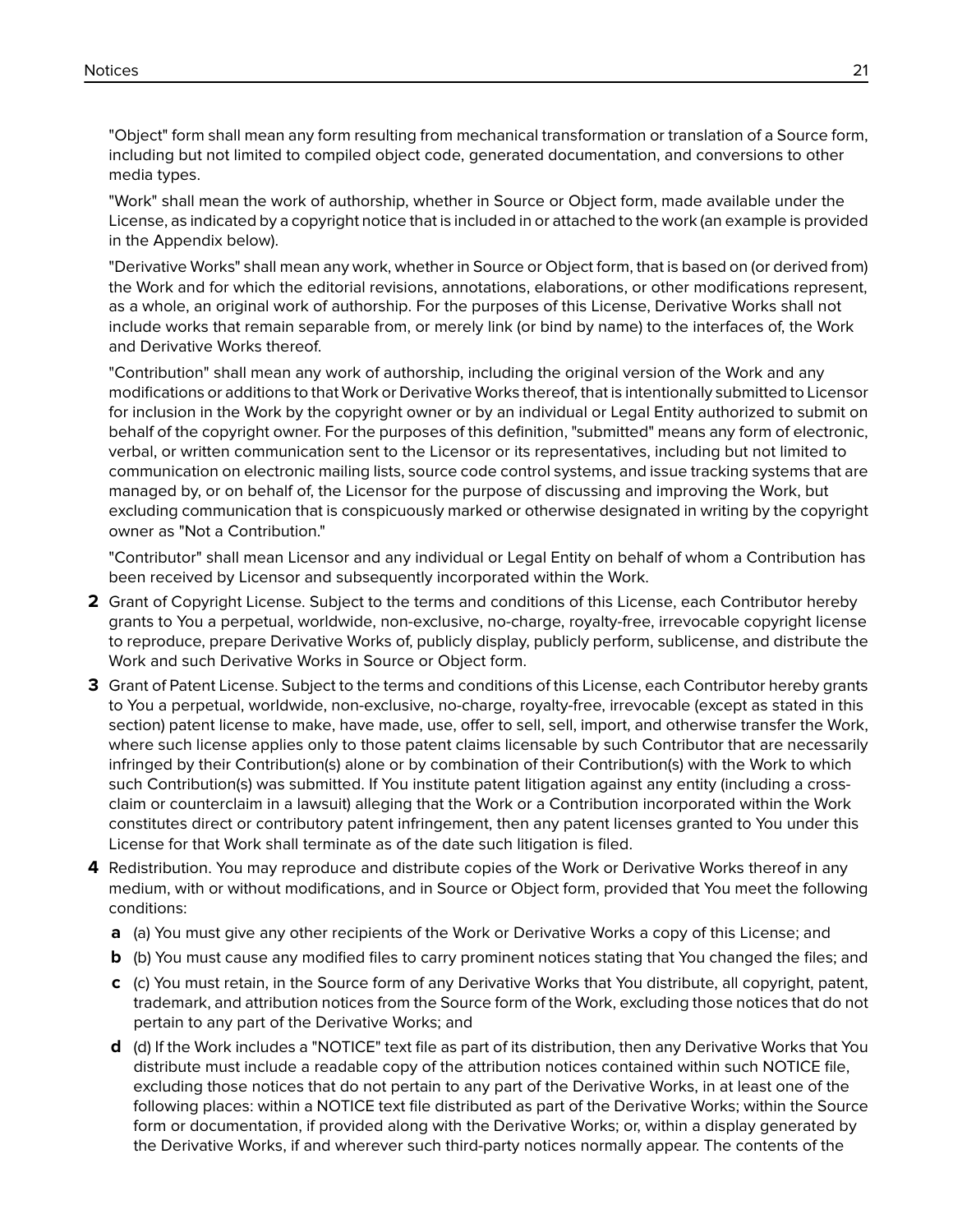NOTICE file are for informational purposes only and do not modify the License. You may add Your own attribution notices within Derivative Works that You distribute, alongside or as an addendum to the NOTICE text from the Work, provided that such additional attribution notices cannot be construed as modifying the License.

You may add Your own copyright statement to Your modifications and may provide additional or different license terms and conditions for use, reproduction, or distribution of Your modifications, or for any such Derivative Works as a whole, provided Your use, reproduction, and distribution of the Work otherwise complies with the conditions stated in this License.

- **5** Submission of Contributions. Unless You explicitly state otherwise, any Contribution intentionally submitted for inclusion in the Work by You to the Licensor shall be under the terms and conditions of this License, without any additional terms or conditions. Notwithstanding the above, nothing herein shall supersede or modify the terms of any separate license agreement you may have executed with Licensor regarding such Contributions.
- **6** Trademarks. This License does not grant permission to use the trade names, trademarks, service marks, or product names of the Licensor, except as required for reasonable and customary use in describing the origin of the Work and reproducing the content of the NOTICE file.
- **7** Disclaimer of Warranty. Unless required by applicable law or agreed to in writing, Licensor provides the Work (and each Contributor provides its Contributions) on an "AS IS" BASIS, WITHOUT WARRANTIES OR CONDITIONS OF ANY KIND, either express or implied, including, without limitation, any warranties or conditions of TITLE, NON-INFRINGEMENT, MERCHANTABILITY, or FITNESS FOR A PARTICULAR PURPOSE. You are solely responsible for determining the appropriateness of using or redistributing the Work and assume any risks associated with Your exercise of permissions under this License.
- **8** Limitation of Liability. In no event and under no legal theory, whether in tort (including negligence), contract, or otherwise, unless required by applicable law (such as deliberate and grossly negligent acts) or agreed to in writing, shall any Contributor be liable to You for damages, including any direct, indirect, special, incidental, or consequential damages of any character arising as a result of this License or out of the use or inability to use the Work (including but not limited to damages for loss of goodwill, work stoppage, computer failure or malfunction, or any and all other commercial damages or losses), even if such Contributor has been advised of the possibility of such damages.
- **9** Accepting Warranty or Additional Liability. While redistributing the Work or Derivative Works thereof, You may choose to offer, and charge a fee for, acceptance of support, warranty, indemnity, or other liability obligations and/or rights consistent with this License. However, in accepting such obligations, You may act only on Your own behalf and on Your sole responsibility, not on behalf of any other Contributor, and only if You agree to indemnify, defend, and hold each Contributor harmless for any liability incurred by, or claims asserted against, such Contributor by reason of your accepting any such warranty or additional liability.

#### END OF TERMS AND CONDITIONS

#### **APPENDIX: How to apply the Apache License to your work.**

To apply the Apache License to your work, attach the following boilerplate notice, with the fields enclosed by brackets "[]" replaced with your own identifying information. (Don't include the brackets!) The text should be enclosed in the appropriate comment syntax for the file format. We also recommend that a file or class name and description of purpose be included on the same "printed page" as the copyright notice for easier identification within third-party archives.

#### Copyright [yyyy] [name of copyright owner]

Licensed under the Apache License, Version 2.0 (the "License"); you may not use this file except in compliance with the License. You may obtain a copy of the License at

#### **<http://www.apache.org/licenses/LICENSE-2.0>**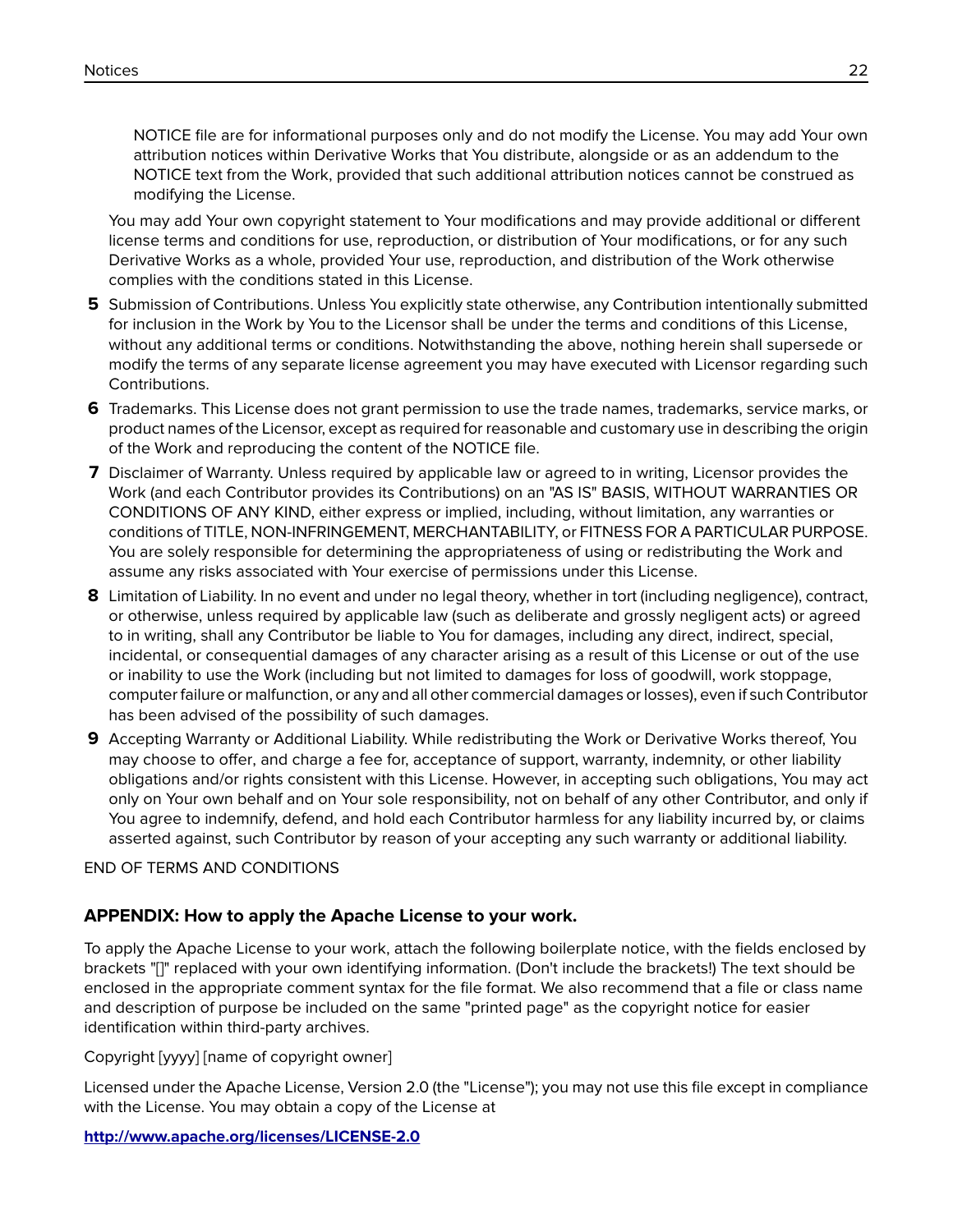Unless required by applicable law or agreed to in writing, software distributed under the License is distributed on an "AS IS" BASIS, WITHOUT WARRANTIES OR CONDITIONS OF ANY KIND, either express or implied. See the License for the specific language governing permissions and limitations under the License.